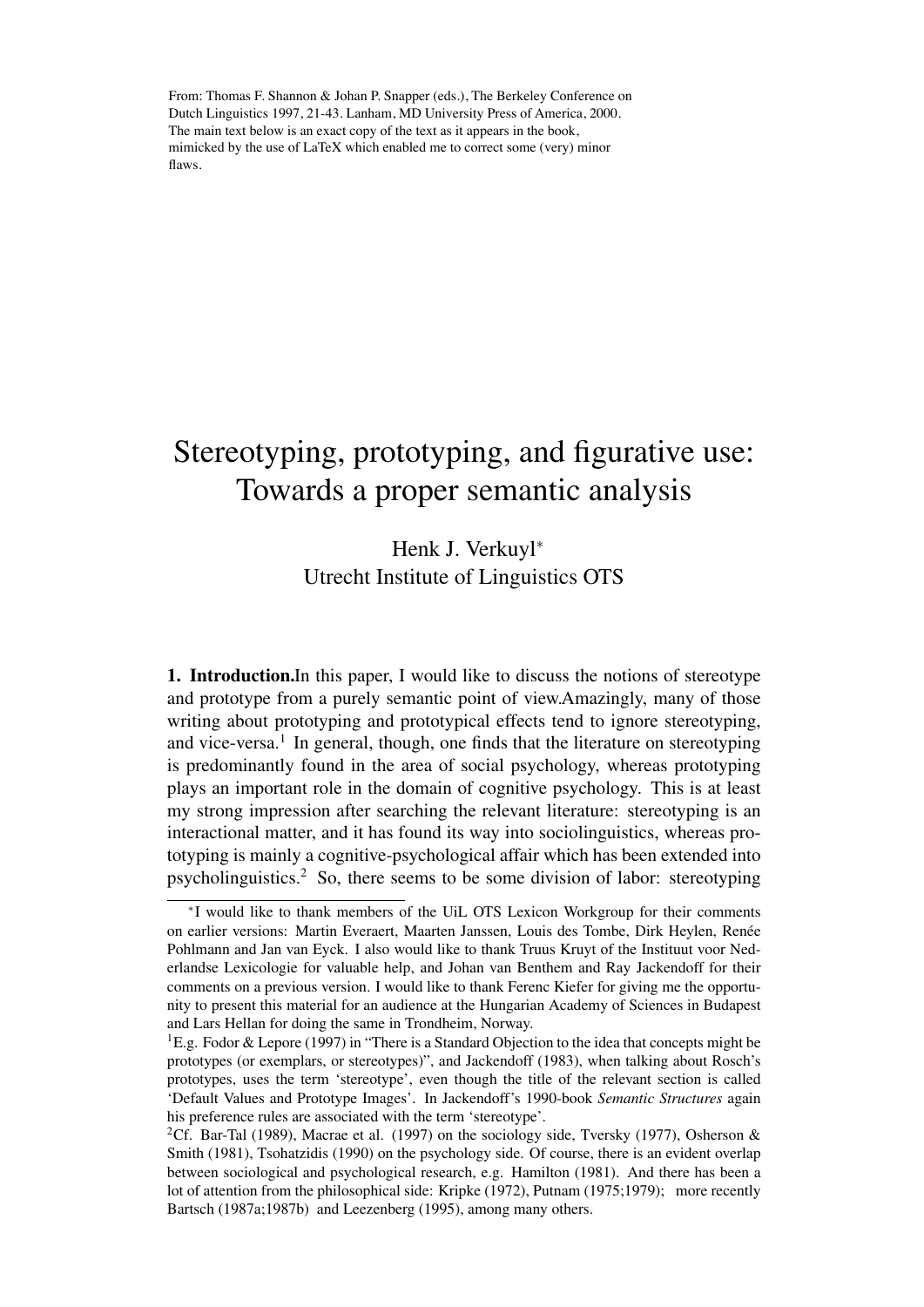implies some social setting, prototyping seems to involve the individual way of handling conceptual categories. In spite of the popularity of the two notions, precise definitions are not given, or if they are given, they suit the purposes of social or functional psychologists, not of linguists. In fact, the role of linguistics may even be reduced to virtually zero if one assumes that conceptual categories have nothing linguistic about them besides the conviction that stereotypes are socially determined prejudices of a certain kind. I do not believe that this sort of reduction would be helpful, because I think that modern semantics may contribute to a better understanding of the two notions to the profit of those who are interested in them from the point of view of social or cognitive psychology.

2. Lexical and encyclopedic knowledge. The distinction between what traditionally has been called lexical knowledge and encyclopedic knowledge is rather unclear. Even though most people can tell the difference between buying a dictionary and an encyclopedia and so seem to master a principled distinction between knowledge of a language and knowledge of the world, the matter is not so simple from the point of view of the makers. In most European dictionaries, we hardly find any mention of names of capitals, kings and queens, political heroes, painters, writers, etc., just as we do not find pictures of thrushes and robins. There are some exceptions, like the French *Larousse* and the Dutch *Verschue ren*, which seem to feel at home in the American tradition of mixing linguistic and domain information. But the existence of this tradition shows how difficult it is to mark a genuine difference between the two kinds of knowledge. E.g. why exclude proper names if these are well-accepted linguistic entities? For nouns, adjectives and verbs the problem can be formulated in terms of the word definition: how much information do we associate with words like *thrush* or *doctor* or *magazine* and where exactly is the borderline between linguistic and non-linguistic information? Comparing encyclopedias and dictionaries is quite revealing in this sense.

The development of databases and the media such as the Internet has made it even more difficult to formulate exactly what the real difference is. On the Internet I would like to see a definition of the word *thrush*, but I want to have it connected with a picture of the bird and a description of some of its main properties. But there is no way to tell where the transition from linguistic information to encyclopedic information takes place in this case. One could even argue that there is no principled distinction, but it is as difficult to do this as it is to take the opposite position. In what follows, I will try to find my way through this difficult question of talking about different kinds of knowledge while denying a principled distinction between them. In lexical semantics this is how we have to live: we find ourselves at the interface of knowledge of the domains about which we speak and the linguistics means we have for doing so.

From Verkuyl (1978) on, I have been arguing that a lexical entry should have only the inclusion relation to provide the algebraic structure governing lexical knowledge. It took some time for me to realize that this point of view is essentially a Montagovian one. According to Montague a proper name like *Reichenbach* is to be analyzed as denoting the (finite) collection of all the sets to which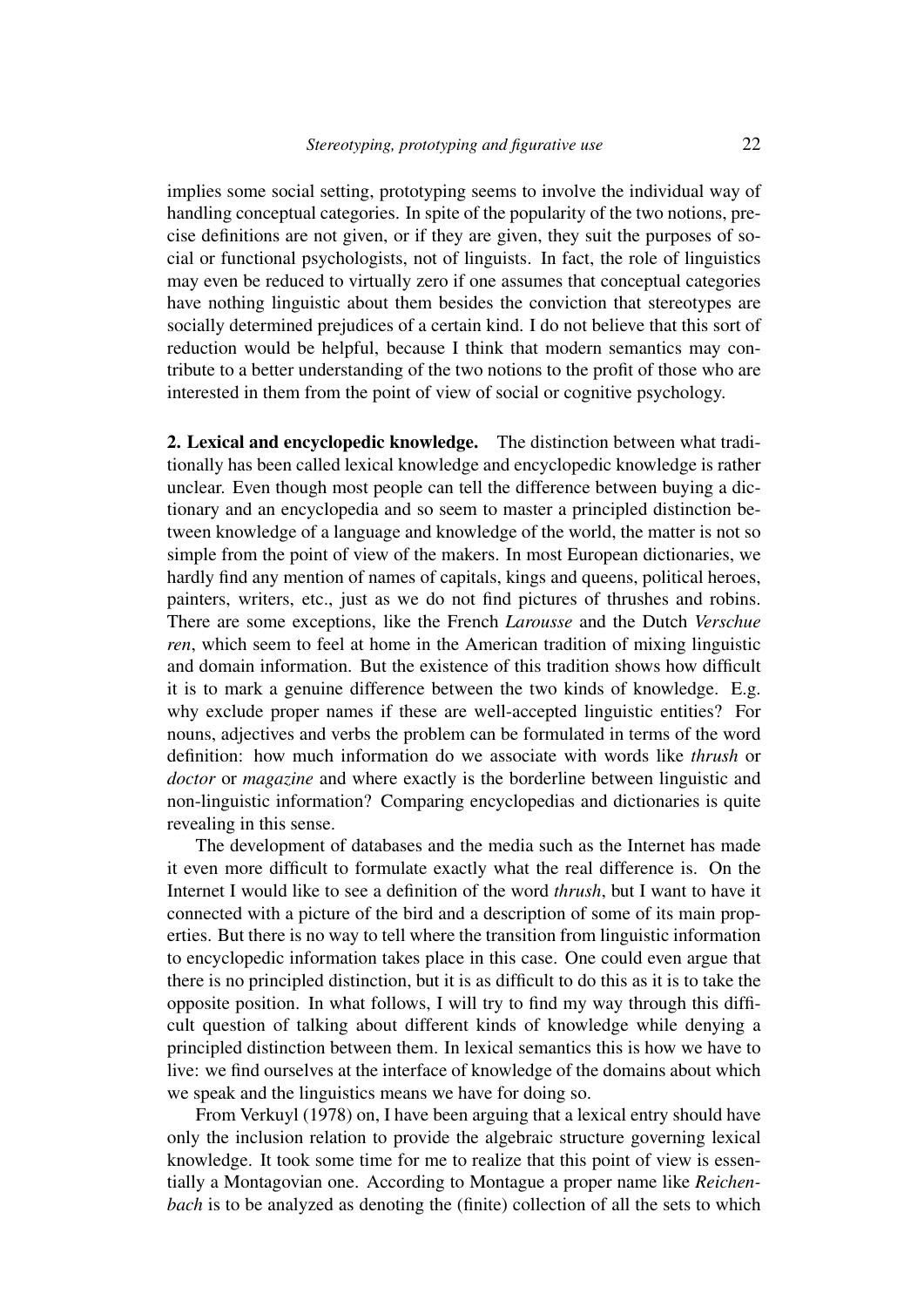the bearer of that name belonged (physicist, logician, fugitive, developer of tense logic, logical positivist, etc). The basic format used for this is (1a), which is equivalent to (1b).

(1) a.  ${X : \text{Reichenbach} \in X}$ b.  ${X :$  for all  $x$ [Reichenbach $(x) \Rightarrow X(x)$ ] $}$ 

The formula (1b) may also be used for characterizing noun denotations if one restricts the relation between two lexical nouns to the formula given in (2).

(2) 
$$
\{X : \text{for all } x[\text{Horse}(x) \Rightarrow X(x)]\}
$$

In other words, the subset relation may be taken as crucial for the organization of lexical knowledge. This reduces the amount of lexical information about horses considerably, because the format in (2) requires that for all *X* in (2) all members of the category of *horse* share the property *X*. This parsimonious attitude will pay off, as I shall show below.

One may push this point further by assuming that the subset-restriction on the architecture of the lexicon L is a principled one, in the sense that it distinguishes lexical knowledge from non-lexical knowledge because the latter is organized in terms of less restricted mathematical structure, such as partial ordering, mereological structure,  $etc.<sup>3</sup>$ 

Let us consider in some detail what this means. The best way to illustrate its implications and to get a feel for what is at issue is to present the tree given in figure 1 below. If someone learns that a thrush is a songbird and already knows that songbirds are birds, the knowledge structure necessary to relate thrushes to birds will have the form of a total order warranting inheritance. Now if we get from *thrush* to *songbird* and we want to have available information about other songbirds, we are immediately in a typically encyclopedic situation: we enumerate the names of other subsets of the set of songbirds, such as nightingales, parakeets, and others. And we may miss some of them simply because we forgot about them or because we never learned them. We are in a situation in which we learn or try to remember all states of the US or all the countries in Europe, or all the numbers of the départements in France.

This is not an trivial point: we have to separate our linguistic knowledge enabling us to use language from the knowledge we have about specific linguistic knowledge domains. Recall the need to distinguish German prepositions taking the accusative from those that take the dative, which we had to learn by heart. This form of knowledge is essentially encyclopedic: it is not different from learning the names of the capitals of European countries. What gives it a linguistic flavor is that the things we learn are the proper names of linguistic entities rather than of capitals. The enumeration of names as members or subsets of a certain category is crucially an encyclopedic matter: it is domain knowledge. As was stated earlier, I am aware that the plea for doing away with a principled distinction between linguistic and encyclopedic knowledge is orthogonal to the attempt to show that there is such a distinction, but yet I would like to follow

<sup>&</sup>lt;sup>3</sup>The full impact of this point became clear to me in a conversation with Louis des Tombe.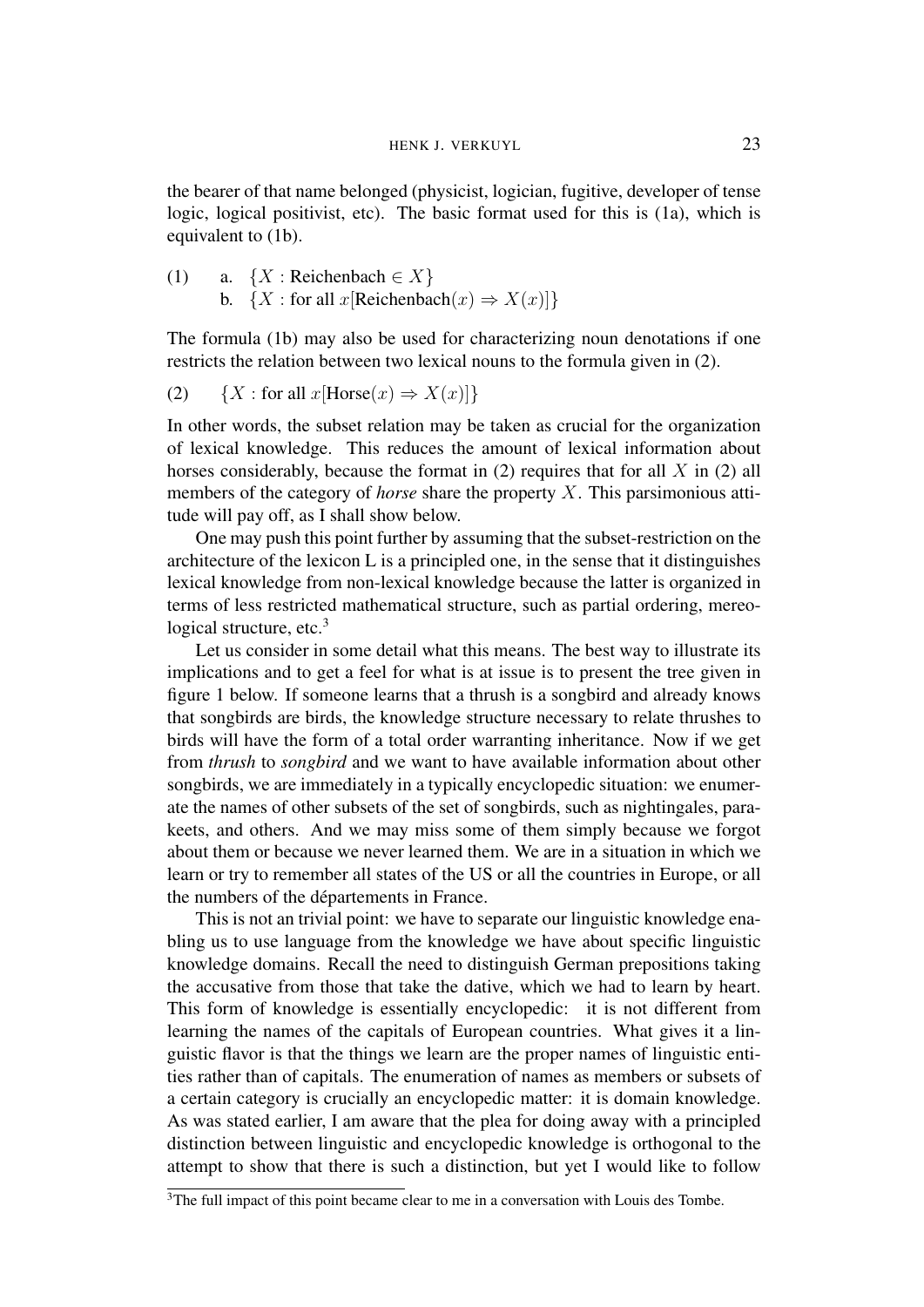this line of thought because it seems to pay off in terms of the current discussions about the nature of the algebraic structures that we need to characterize the models of interpretation.



Figure 1: *Lexical knowledge*

With respect to the songbird example, one may say that there are two sorts of top-down information: (a) the one-level-down knowledge that the category of songbirds contains thrushes, nightingales, parakeets, blackbirds, etc.; and (b) the knowledge that a thrush is a songbird with a specific property distinguishing it from other songbirds.

The information (a) is what we typically find in encyclopedias and not in dictionaries: one could say that the top-down direction is not linguistic in the sense that it structures our knowledge of songbirds. This knowledge partitions the set of songbirds into the proper subsets of songbirds shown in figure 1. Suppose that we learn for the first time that a robin is also a songbird. In that case, a new subset will be added to those that are already there. In this knowledge structure, a robin can in no linguistic way be related to a parakeet. That is, neither in the lexical entry for *robin* nor in the lexical entry for *parakeet* is this structural information available. We need to appeal to our (encyclopedic) knowledge of the domain of birds to establish the relation between the subsets of the set of songbirds. It is important to see that the words *thrush*, *nightingale*, *parakeet*, and *robin* are unrelated from the point of view of lexical semantics: we know lexically that a *thrush* is a songbird and a bird, and we know lexically that a nightingale is a songbird and a bird, but there is no connection between these two pieces of information. It is only when we get at the (mother) superset of songbirds that we may remember that the set of songbirds contains *n* subsets, among which thrushes, nightingales, parakeets, and robins are found. But this is basically knowledge about the world: we distinguish sets and see connections between them by partitioning them, some of them having names that we have available in our (mental) lexicon.

Summarizing, it seems clear that the search direction in a knowledge base may be said to determine whether we may speak of lexical knowledge as distin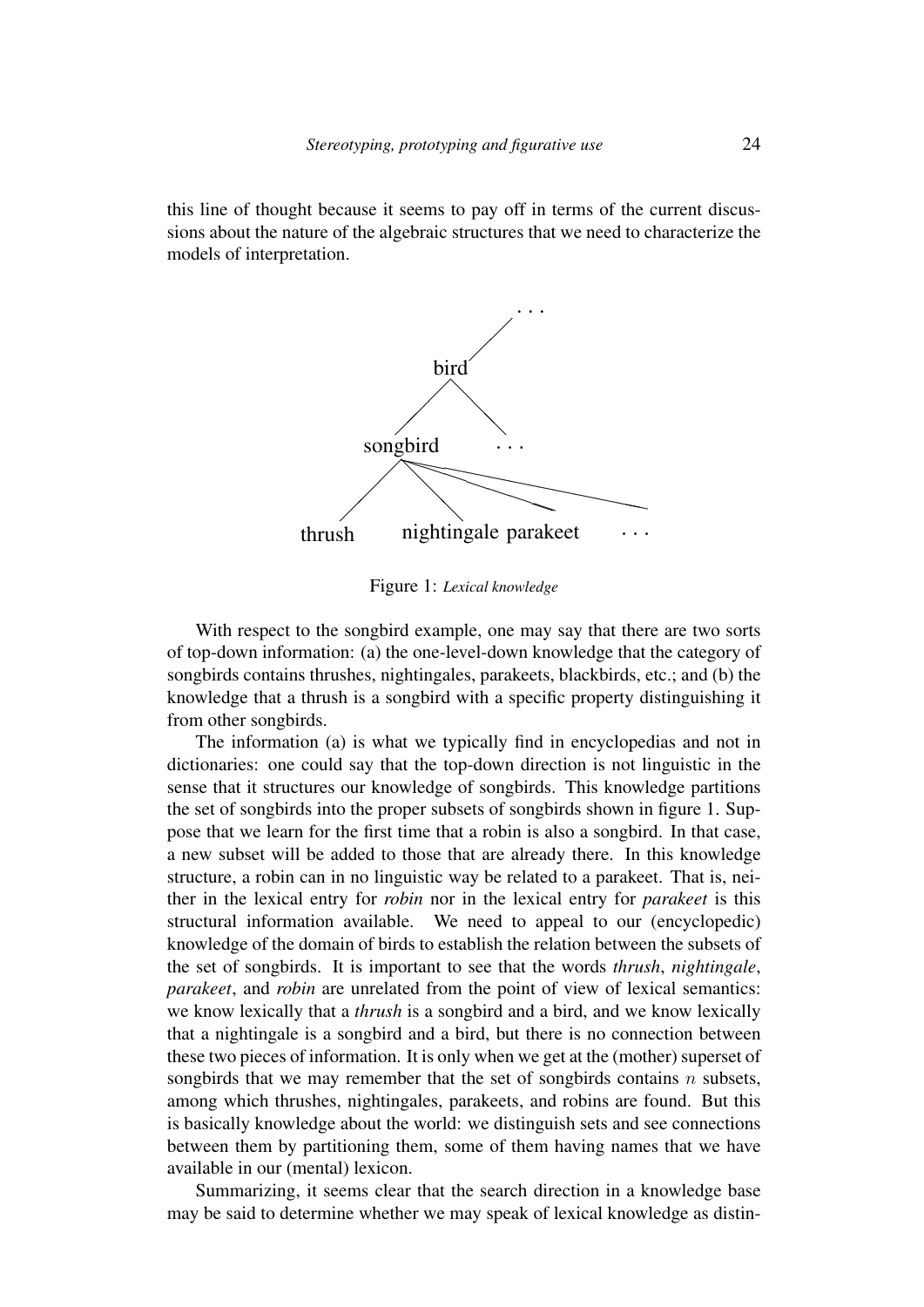guished from encyclopedic knowledge, or not. A word definition brings us one level up in the knowledge structure and then it provides information about the differentiae specificae in a strict top-down way. If the traditional distinction between lexical and encyclopedic knowledge is unclear, it makes sense to take the direction  $A \rightarrow B$  involved in the inclusion relation  $A \subset B$  as the lexical part of our knowledge base, whereas any reversely directed information from *B* downstairs is to be associated with what we use to call encyclopedic knowledge. It is at this point that we have to have a closer look at (b), i.e. the question of how to deal with top-down information differentating the subsets of *B*.

Focusing on the differentiae specificae information distinguishing thrushes from nightingales, let us see what sort of consequences are involved by reducing the structure of lexical knowledge to inclusion, relegating the differentiae specificae information to the realm of domain structure. This point will be discussed with the help of a well-known case featured in the literature, the treatment of the noun *carburetor*. It denotes a device belonging to the category of components which are a mereological part of some engine. Here, lexical knowledge—namely that a carburetor belongs to the set of devices (in some car)—is intertwined with encyclopedic knowledge, as we can see in (3).

(3) Carburetor $(x) \Rightarrow$  Device $(x)$  & Part<sub>-Of</sub> $(x,$  Engine) &Mixes(*x,* Gasoline, Air)

I use here a Websterian definition of *carburetor* saying that it is a device which mixes air with gasoline to make an explosive mixture in an internal combustion engine. There is a clear subset relation involved: the set of carburetors is a subset of the set of devices. On the other hand, the part of relation between a carburetor and the car of which it is a part presumes a mereological structure in which there is no subset relation, and the same holds for the defining property: the mixing of gasoline and air to produce internal combustion. In figure 2, the uninterrupted lines indicate a lexical subset relation, whereas the arrows indicate a connection to the mereological information contained in the box.



Figure 2: *Mixing two sorts of knowledge*

Of course, figure 2 just gives a very informal way of representing knowledge, but it separates clearly the information that carburetors belong to the set of devices (or things, or whatever set name we use to identify carburetors), whereas we cannot use the subset relation to deal with the mereological relation between a carburetor and the motor of which it is a part or with the mixing property. Note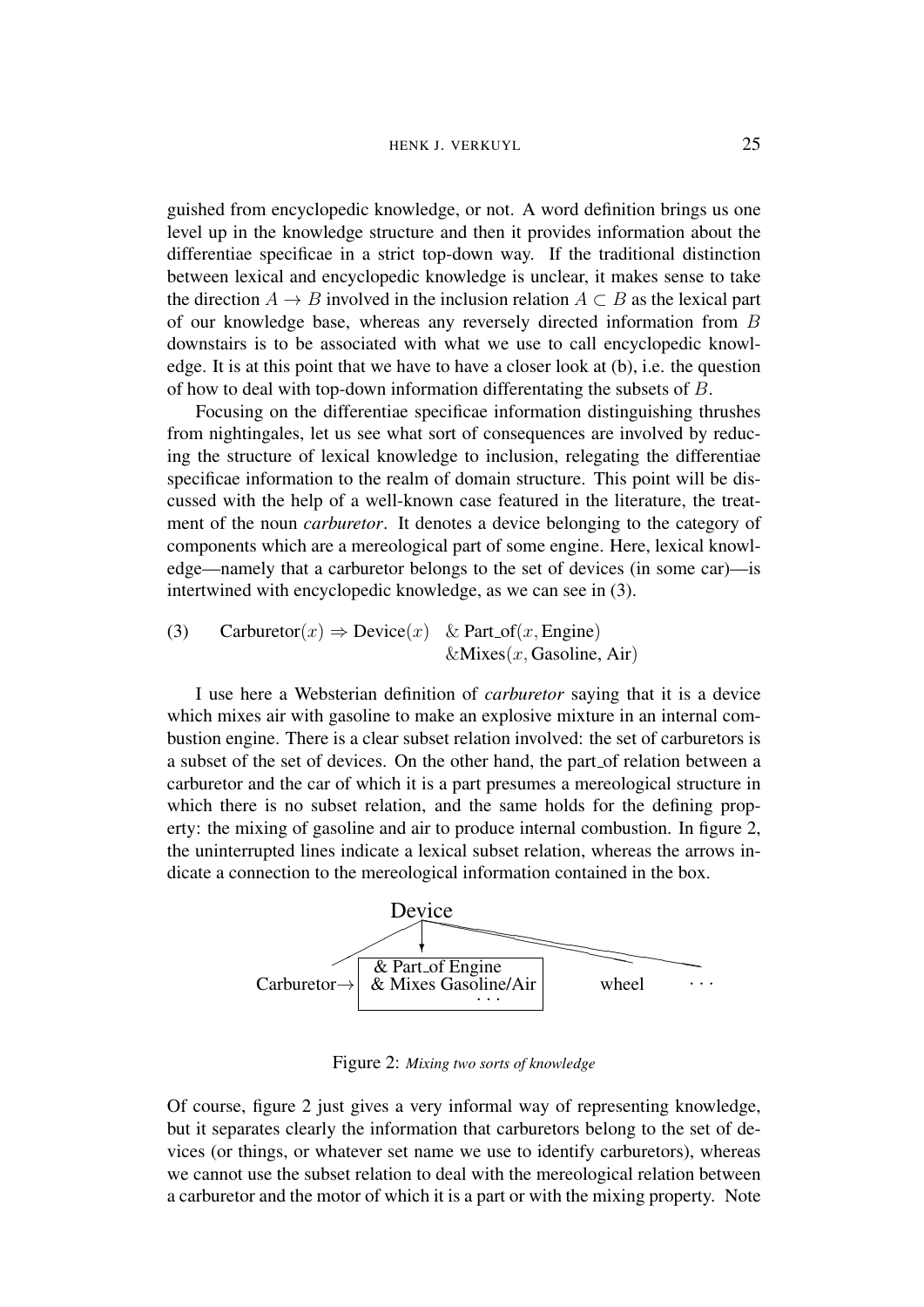that the knowledge that carburetors are parts of a motor is always top-down from the perspective of a carburetor belonging to the set of devices (apparatus), whereas the relation between *device* and *carburetor* may be talked about in two ways: bottom-up is the proper way of saying that a carburetor is a device, whereas the top-down way characterizes the carburetor as a subset of the set of devices, as set apart from the sets called *wheel*, *seat*, *engine*, etc., these all being devices of some sort.

The present considerations about the distinction between lexical knowledge and world knowledge in terms of structures based on inclusion and structures having different non-Boolean architectural properties will be related to the distinction I will make between stereotyping and prototyping. It will be argued below that stereotyping is a strategy to get into the "lexical mode"—it is basically a bottom-up phenomenon— whereas prototyping is a way to operate at the level of knowledge of the world: it is basically a phenomenon involving a top-down perspective: comparing robins to thrushes and observing that a robin is a prototypical bird presupposes structuring the set of birds. In this way, we can also explain why important areas of metaphoric usage of language contains clues to signal prototypicality.

3. Lexical semantics and generalized quantification. In this section, I will first discuss the basic model for generalized quantification as it emerged in the eighties.<sup>4</sup> The next step is to connect this model with traditionally well-known lexical notions such as synonymy, hyponymy, antonymy, etc. and to show how these can be captured. The basic format of GQT for the analysis of sentences like (4) is given in figure 3.

(4) a. Some men are ill.  $A \cap B \neq \emptyset$  c. All men are ill.  $A \cap B = A$ b. Three men are ill.  $A \cap B = 3$  d. No men are ill.  $A \cap B = \emptyset$ 



Figure 3: *Intersection model of generalized quantification*

<sup>4</sup>General works on GQT are Van Benthem (1986), Gamut (1991), Partee et al. (1990), Keenan & Westerstahl (1997), among others.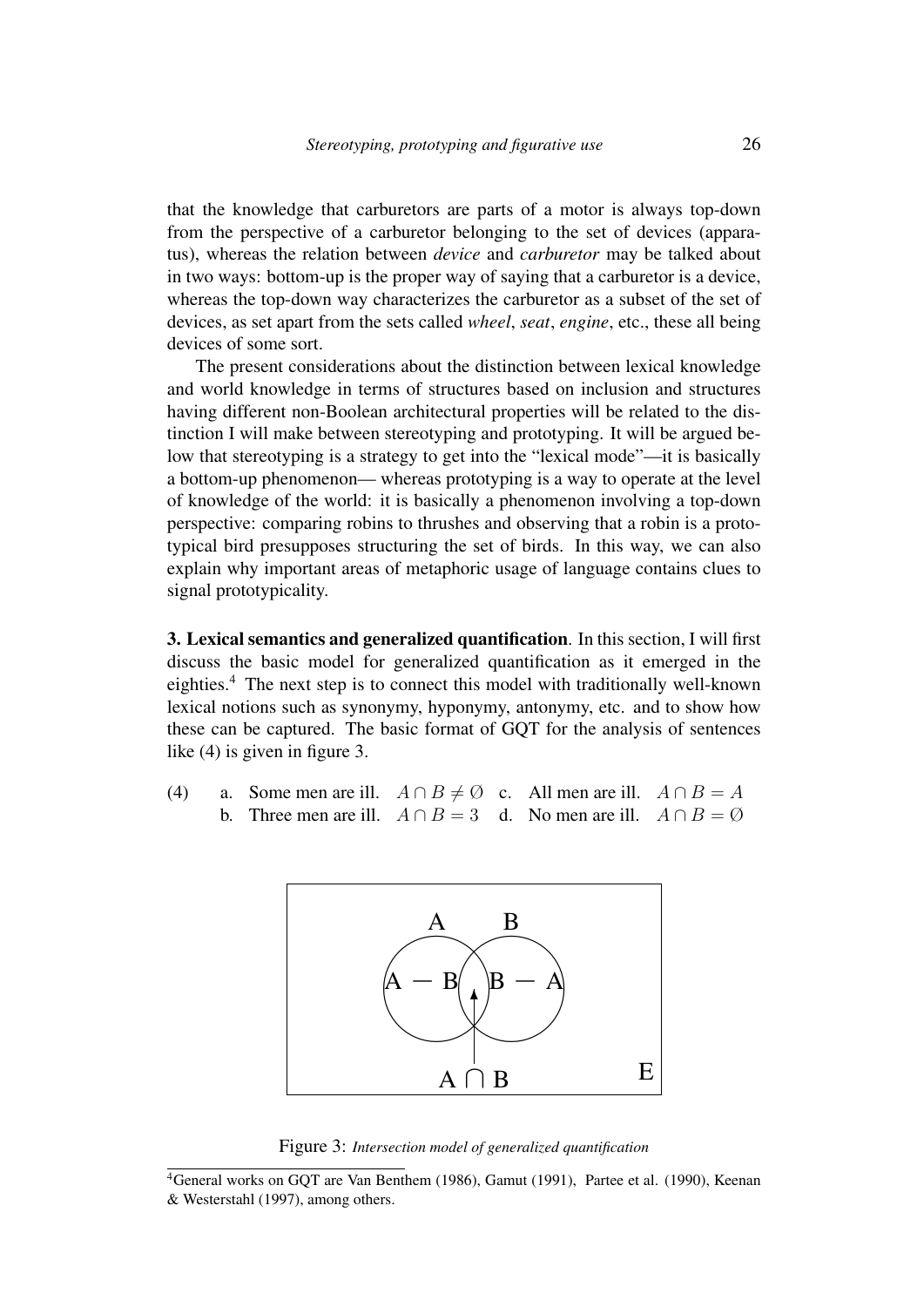Determiners like *some*, *three*, *all*, *no*, *many*, *few*, *at least 30 but not more than 50*, etc. provide information about the intersection  $A \cap B$ , where *A* is the set of men, *B* the set of those who are ill, and *E* the set of individuals constituting the domain of interpretation. In the remainder of this article I will write  $A \cap B$  as *AB*. There is no claim that the semantics of the sentences can be described exhaustively just in terms of the corresponding sets in this particular model, but the claim is that in each situation to which these sentences are applied these sets can be construed. In this way we can say that (4a) is true in a model if and only if the intersection *AB* contains at least one man, that (4b) is true just in case *AB* contains three men, that (4c) is true just in case  $A - B$  is empty and  $AB$  contains all men and that (4d) is true if and only if *AB* is empty.

Now, for the sentences in (4) figure 3 expresses a relation between a noun and a complex predicate *are ill*. In sentences like *Three men ate a sandwich prepared by their mother*, this predicate may be quite complex, but by applying modern techniques like lambda-abstraction it can always be taken as a one-place predicate.<sup>5</sup> Suppose now that *B* is a set denoted by a simple predicate recognizable as a lexical item in a lexicon. In that case, we are doing lexical semantics as a form of structural semantics. It is possible to use figure 3 to characterize basic lexical semantic notions, and to show that inherent to them essentially the same form of quantification is present that we met in sentences like (4).

In order to make a strict difference between language and denotation, I will continue to use A, B, C, etc. for sets and I will use  $\alpha$ ,  $\beta$ ,  $\gamma$  as their corresponding predicates in the language. For example, in (4)  $\alpha = man$ ,  $\beta = ill$ , whereas  $A =$  the set  $I(man)$  and  $B =$  the set  $I(ill)$ .<sup>6</sup> So, we have now four traditionally well-known notions in a modern dress in figure 4.

| Basic notion:                       | $- B$              | AВ |  |
|-------------------------------------|--------------------|----|--|
| 1. $\alpha$ synonymous with $\beta$ |                    |    |  |
| 2. $\alpha$ hyponym of $\beta$      |                    |    |  |
| 3. $\alpha$ hyperonym of $\beta$    | $\neq \varnothing$ |    |  |
|                                     |                    |    |  |
| 5. $\alpha$ antonym of $\beta$      |                    |    |  |

Figure 4: *Some basic lexical semantic relations*

In fact, given the emptiness or non-emptiness of the intersection *AB*, we deal with eight logical possibilities. Three of them disappear from our view for obvious reasons. Of the remaining five we find synonymy in 1, hyponymy in 2, and hyperonymy in 3. Note that they are all forms of inclusion. That is, in 1 all *x* in *A* form a subset of *B* and vice-versa, in 2 and 3 we find one-way inclusions. We find antonymy in 5. Relation 4 did not receive an official name, although most relations between two words (of the same category, that is) in a dictionary fall under this heading. In general it defines situations in which none of the three

<sup>&</sup>lt;sup>5</sup>The complex predicate is something like:  $\lambda x.x$  ate a sandwich prepared by the mother of *x*. <sup>6</sup>Standardly, *I* is the function mapping constants from a language to semantic objects in the domain of interpretation. In this case, we are dealing with the predicate constants *man* en *ill*.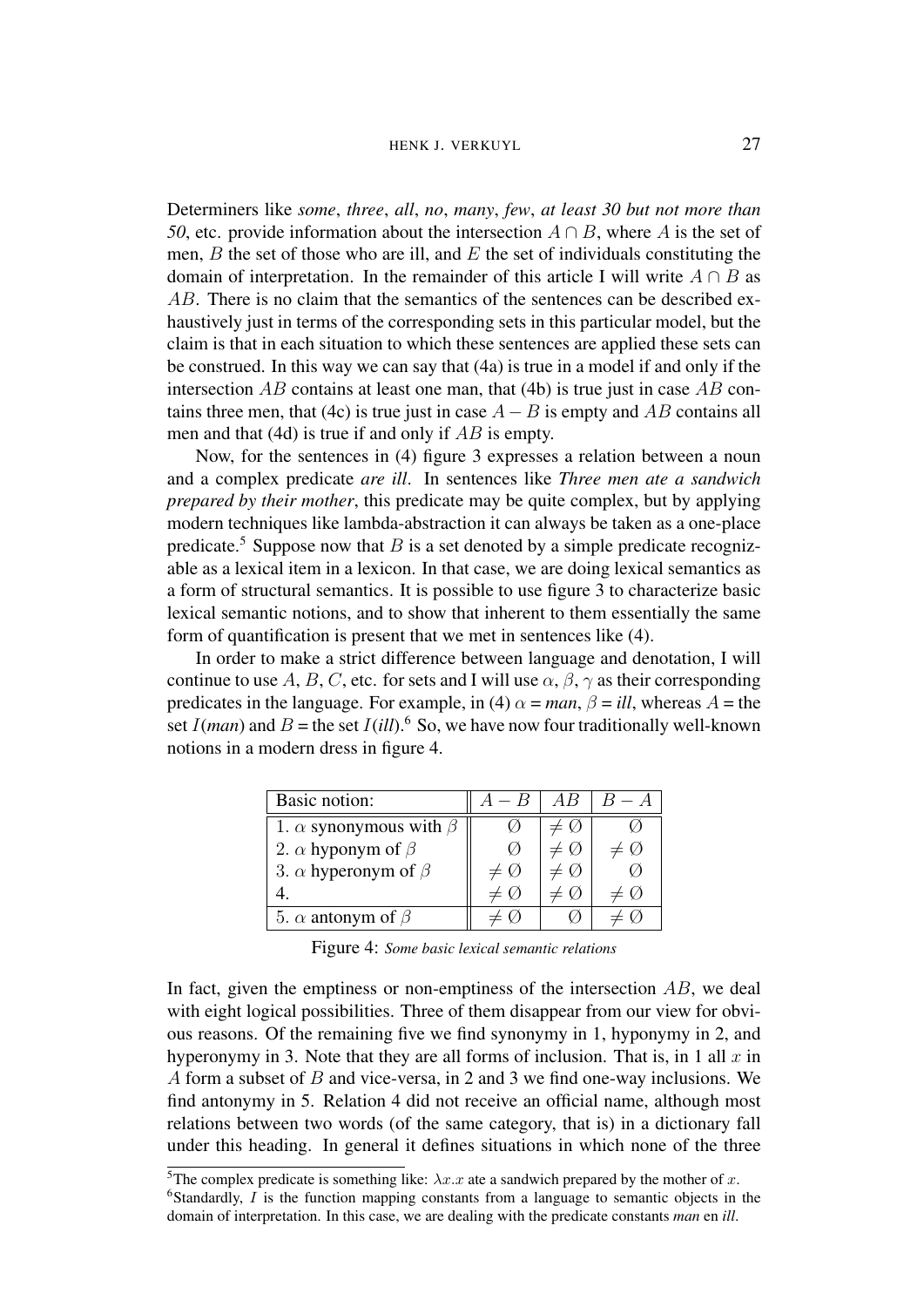sets involved is empty. I will call it triple non-emptiness (TNE). In my view, TNE should be given a more prominent role to play than may be discerned in the tradition of lexicography and lexicology. What makes 4 interesting in respect to generalized quantification is that it is short for a number of different sorts of quantification: not only 'not all', but also 'some', 'most', 'many', etc.

It is not my intention to use the four terms in figure 4 as they function in lexical semantics. Crucial for 1,2 and 3 is the inclusion relation, which is the relation on which I will focus as relevant for the connection between structural and lexical semantics. As to 4, the emptiness of *AB* is essential at this stage, not the structure in which *A* is the antonym of *B*. One would not like to say that *raven* and *white* are antonyms, just as some would not like to say that *raven* is a hyponym of *black*. But these restrictions on the use of terms are not essential for the present analysis. In section 7, it will be shown that for the relation between prototyping and figurative use, antonymy turns out to be a relevant notion, if taken as applying to a situation in which *A* relates to *B* within an immediate superset  $C = A \cup B$ . Modulo this qualification, it can be maintained that in the five basic semantic relations under analysis, quantification plays an essential role as shown by paraphrasing: 1, 2 and 3 are based on 'all', 4 on 'not all' and 5 on 'not'. This should be a firm indication that lexical semantics is closely related to structural semantics in which quantification plays so essential a role. What is important here is that lexical semantic relations are governed by inclusion, or in the case of 4 by the impossibility of any form of inclusion or even overlap.

4. Models and lexical knowledge. Our lexical knowledge of the relation between  $\alpha$  and  $\beta$  is based on our experience with many domains *E*. If sentence (4a) *Some men are ill* is said to be true with respect to a model *M* it applies to just one domain in which the relation between  $A$  and  $B$  can be verified. That is, one has to look for the set of men *A* in the domain of discourse *E*, for the set *B* of all ill individuals and (4a) is true if and only if we find some men in *AB*. The same applies to (4c) *All men are ill*: all of the men in the domain *E* should be located in the set *B* of ill individuals. But note that  $(4c)$  can also be used to characterize men as entities which have the persistent property of illness. This persistency involves a series of models each having a domain *E*. That is, in this case (4c) should be said to be true with respect to a set  $\mathcal{M} = \{M_1, \ldots, M_n\}$  in which for every  $M_i$  in  $M$ , there is an interpretation  $I_i$  making (4c) true.<sup>7</sup> In certain militant feminist circles of the seventies (4c), and the near synonymous *Men are ill* were used as expressing a deep-rooted biological truth. If taken seriously such a usage can only be understood as the claim that in whatever model men would occur they always would form a subset of the set of ill individuals.

Logicians do not really like to see (4c) as a statement giving information about someone's lexical knowledge, but in my view linguists are bound to view expressions like (4c) in their general use as an indication that in the lexical knowledge of those who consider  $(4c)$  true as a general statement about men, the

 ${}^{7}$ A model is taken here as a pair consisting of a domain of discourse E and an interpretation function I assigning semantic values to expressions of the language.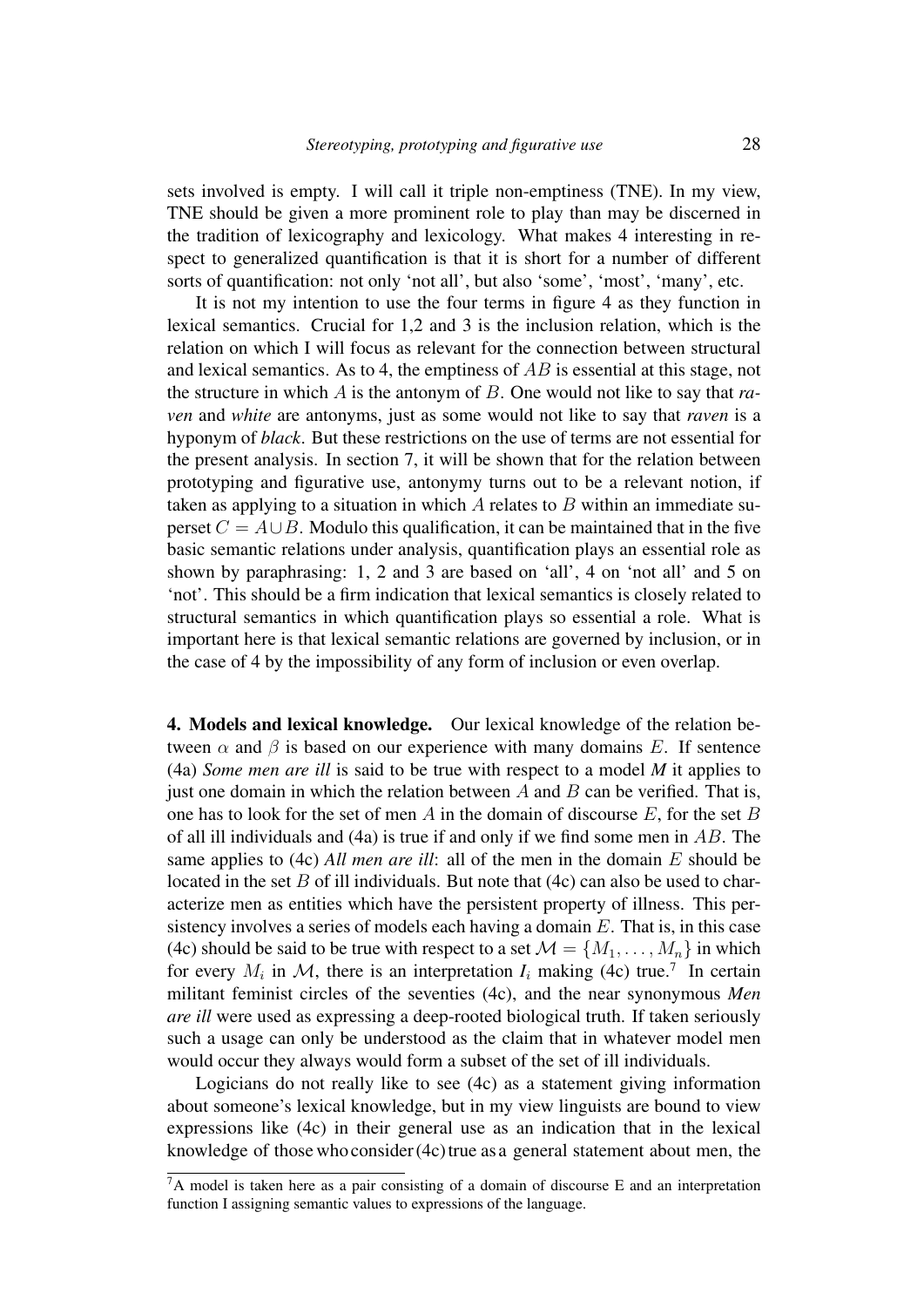two predicates 'men' and 'ill' are connected on the basis of hyponymy. That is, in a mental lexicon the knowledge about the relation between  $\alpha$  and  $\beta$  makes accessible a collection  $\mathcal E$  of domains  $\{E_1,\ldots,E_n\}$  in each of which  $\alpha$  and  $\beta$  had or is supposed to have possibly different extensions. *A* sentence like (5)

(5) All ravens are black.

can now be seen as our lexical knowledge that in whatever  $E_i$  we encounter with *raven* =  $\alpha$  and *black* =  $\beta$ , the set *A* – *B* will be empty and the intersection *AB* non-empty.

In general, it seems that all sorts of discussions in the domain of the philosophy of science apply at the individual level of knowledge organization. That is, we may relate lexical knowledge to theory formation as discussed in the philosophy of science. The only proper answer to stereotyping is to confront people using them with extensions, i.e. with TNE-counterexamples in a specific model. The unwillingness to accept counterevidence at the individual level is the counterpart of the well-known reluctance to give up a theory in view of a counterexample. There is a tendency to save the theory rather than giving it up.

Compare the sentences (5) *All ravens are black* and (4c) *All men are ill*. Both fit into scientific theories, biology and feminist biology respectively. The difference between the acceptance of (5) and (4c) as axiomatic or generally accepted statements within the theories mentioned is determined by social considerations. Individual theories about the universe are influenced by the existence of bodies of knowledge having sufficient authority to impose themselves on the proper use of words featured in them, as Kripke and Putnam have made clear. All of us accept the biological axiomatic statement *Ravens are black*. Our refusal to accept (4c) as a true general statement is to be seen as the refusal to connect the predicates 'men' and 'ill' at the level of lexical semantics in terms of persistent inclusion.

Decisions of this kind have far-reaching consequences in our linguistic system. People accepting (5) as a statement asserting the hyponymy relation between *raven* and *black*, are predicted to refuse to accept sentences like (6).

- (6) a. Some ravens on this campus are black.
	- b. Of the ravens that are black, these must be saved.

My knowledge of the different domains in the collection  $\mathcal E$  tells me that there is or should be no special semantic relation between *man* and *ill* and hence I consider (4c) as a contingent sentence, i.e. as a sentence whose associated  $\mathcal E$  contains at least instances of *E*'s with the TNE-configuration. Sentence (6a) sounds odd. You normally wouldn't believe it. If you do, you take the TNE as the governing semantic relation for the lexical items *black* and *raven*. This is to say that in any *E* the sentence will behave contingently.

Likewise, Dutch people who live by statements like (4c) will have to accept that they can no longer use sentences like (7), which contain the restrictive clause *die ziek zijn* (that are ill).

(7) (a.) Van de mannen die ziek zijn, vind ik deze wel meevallen. 'Of the men that are ill, I do not find these so bad.'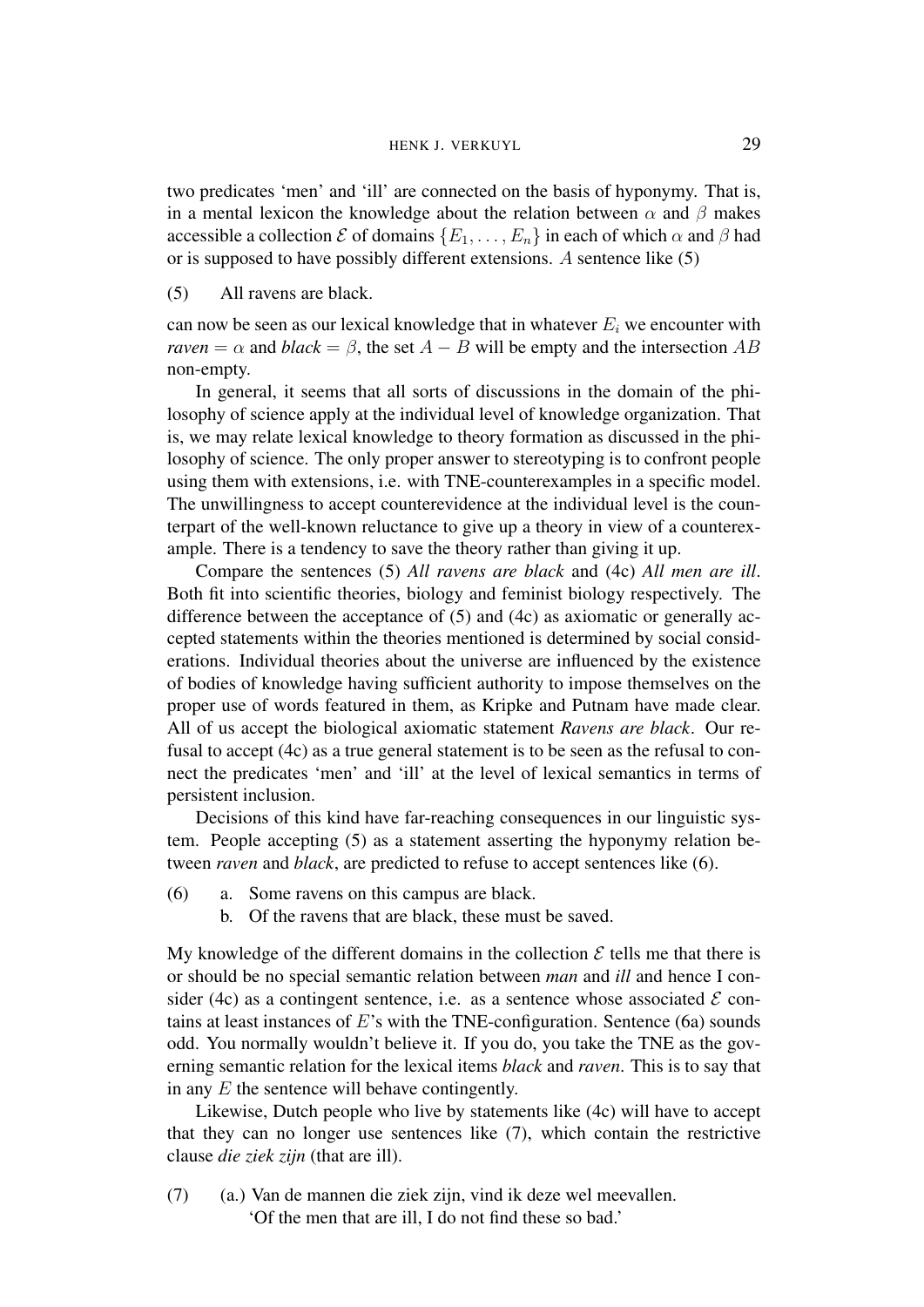- (b.) De mannen die ziek zijn, moet je anders behandelen.'
	- 'You must treat the men that are ill differently (from those that aren't).'

Undoubtedly there are other structural restrictions on the use of the predicates involved, but (6) and (7) suffice to demonstrate the point at issue: the systematic use of a stereotype has many linguistic implications, which may be hidden to the user itself.

Discourses often contain statements in which one shifts from talking about the model at hand to talking about experiences with other models. That is, they do not apply to this particular *M<sup>i</sup>* but to all possible and relevant members of the collection  $M$ , as experienced by the speaker so far. In short, they give information about core assumptions in the speaker's theory about the world and the way to do this is to connect predicates to each other at the lexical level. More generally, the semantic relations 1, 2, and 3 all assume a collection  $M$  in which for all its *E*'s the inclusion relation is assumed to hold. Given a TNE-configuration for a pair of predicates, it is banned from inclusion as the underlying semantic pattern. Now it is time for stereotyping.

| Word        | Description | Word             | Description  |
|-------------|-------------|------------------|--------------|
| Italian man | romantic    | Fleming          | anti-Walloon |
| Italian man | mafioso     | politician       | unreliable   |
| Russian     | mafioso     | Dutch            | stingy       |
| woman       | weak        | American manager | aggressive   |
| man         | strong      | American manager | short-lived  |
| mother      | housewife   | male             | rational     |

5. Stereotyping. Consider the following list of stereotypical relations:

In all these cases one may say that  $\alpha$  and  $\beta$  are TNE-related: there is no specific semantic relation between  $\alpha$  and  $\beta$  because models are available in which extensionally all three relevant sets are non-empty.

Stereotyping comes in at the very moment at which  $A - B$  is declared or considered or taken to be empty with the explicit or implicit claim that this holds for all members of  $\mathcal{M}$ <sup>8</sup>. The result is clearly set inclusion: *A* is now considered a subset in every  $\mathcal E$  and the speaker is directed by the structure of his lexical knowledge. The very fact that TNE changes into hyponymy or sometimes even synonymy makes it a lexical matter. Suppose that we think in terms of change, in that by some experience a speaker changes  $A - B$  from non-empty into empty. Think of a holiday trip by some young girl to Italy including a love affair there, leading to such a change. It will affect, in principle, the whole system of her lexical knowledge by the very fact that it is organized as a network of related concepts. All predicates related to the predicate 'Italian man' and its superset 'romantic' will be, in principle, open to undergo the consequence of the newborn hyponymy. In other words, if *romantic* implies *courteous*, Italian men will

 $8$ Note that this formulation also covers the situation in which  $M$  contains just one member, i.e. the situation in which just one model is assumed. I will continue to speak in terms of a series of models each having a possibly different domain.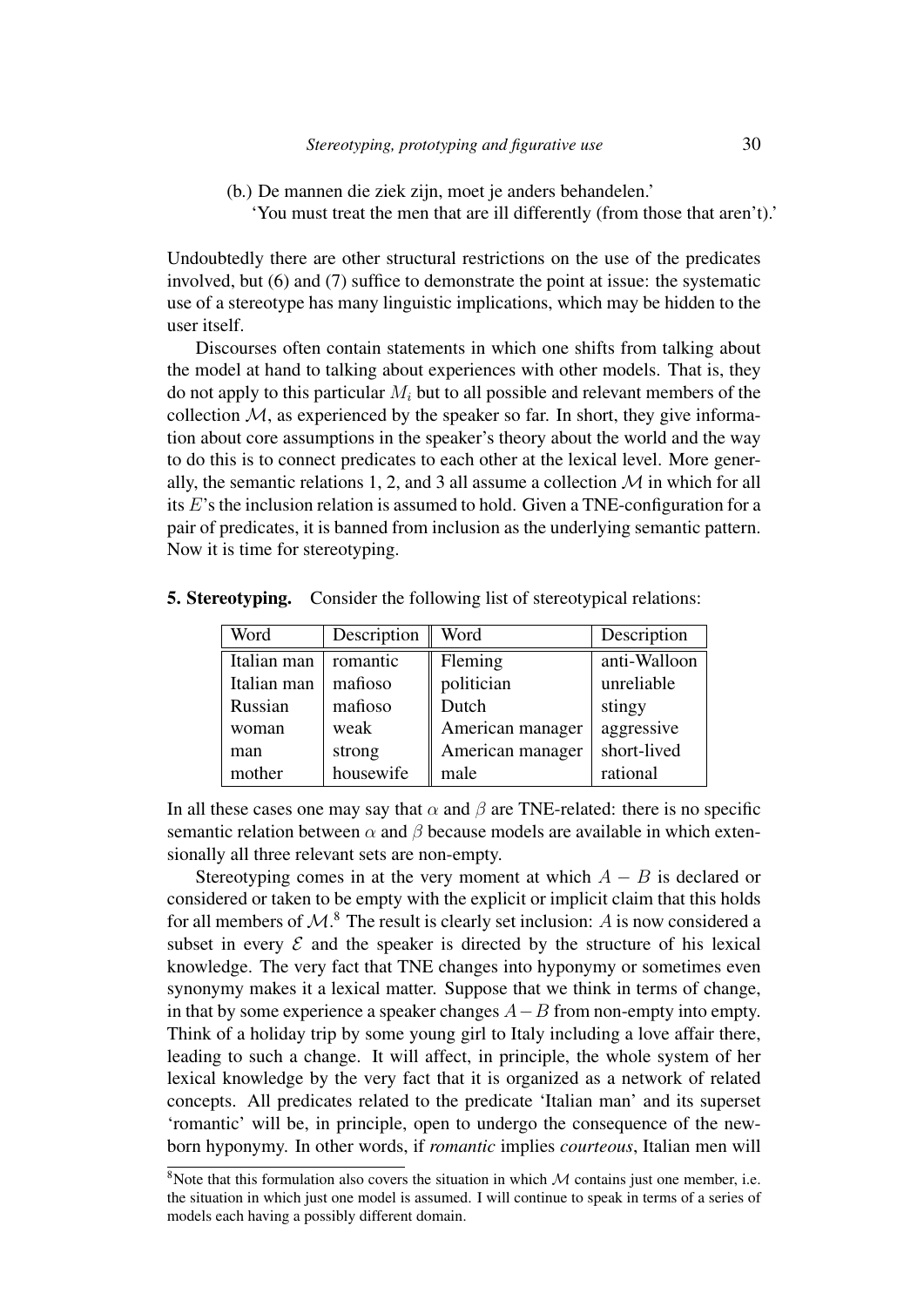be considered courteous on the basis of the earlier stereotype. In terms of *M*, stereotyping can be seen as a refusal or an impossibility to inspect all  $M$ s in  $\{M_1,$ *...,Mn}* individually or as a reduction to just those domains in which inclusion has been the case contingently. So what we see here is that stereotyping is basically a form of universal quantification at two different levels: (i) a particular model is not sufficiently or fully verified at the contingent level in order to find counterexamples to the statement that *A* is included in B; (ii) the inclusion relation is assumed to generalize to all other models.

From the point of view of generalized quantification, the cognitive mechanism involved in the inspection of different models can be explained quite well. At the heart of the basic format of quantification of figure 3, in relational terms  $D_E(A, B)$ , we find a tripartite structure in which  $D_E$  is taken as the operator, *A* as the restrictor and *B* as the nuclear scope (cf. Bach et al. 1995, in particular Partee 1995.) That is, in sentences like (4c) *All men are ill* the set *A* of men may be all men in *E*, but it is also possible to have restrictions on *A* such that the application of the operator is restricted to a particular subset of the set of men in *E*. One way to restrict *A* is to allow *A* to be the set of all men in the model intersecting A with a context set C in the sense of Westerstahl (1984) so that the quantification applies to the intersection *AC*, the set of all men relevant to or identified by the present discourse.<sup>9</sup>

At this point, the notion of preference rules or default reasoning comes up quite naturally, because restrictions on *A* so as to obtain universal quantification may have the alternative developed in non-monotonic logics. Given a collection *M* one might say that in most *M*s of  $\{M_1, \ldots, M_n\}$  the inclusion is given, or even that in all *M*s we have non-monotonic 'most'-quantification, nonmonoticity blocking inferences made possible on the basis of universal quantification. The well-known example, of course, is that on the basis of the sentence *Birds fly* and the fact that Tweety is a penguin one may not validly infer that Tweety can fly.

But default reasoning as a way to account for stereotyping should be rejected on two grounds: (a) by taking inclusion as the leading quantificational force of stereotyping we hold the one who uses a stereotype responsible for this force; (b) the logical properties of stereotyping point in the other direction: universal quantification. To see this let us reconsider the sentences of (4) from the point of view of their monotonicity behavior. Let  $[[<sub>NP</sub>Det N]$  [VP]] in sentences like (4) be interpreted as expressing the relation  $D_E(A, B)$ . For example, the Det *all* is taken as the relation  $D_E$  holding between *A* and *B* such that *A* is a subset of *B*. Now a determiner in the relation  $D_E(A,B)$  is right-monotone increasing when (8a) holds and a determiner in the relation  $D_E(A, B)$  is right-monotone decreasing when (8b) holds.

<sup>&</sup>lt;sup>9</sup>There are all sorts of ways of restricting quantification, e.g. accommodation as part of presupposition projection, as described in e.g. Geurts & Van der Sandt (1998). Maybe these are relevant for the present analysis too, but I will not go into the nature of these restrictions because I can continue my analysis on the basis of the certainty that there are ways to "get" at the proper restriction, given a suitable context.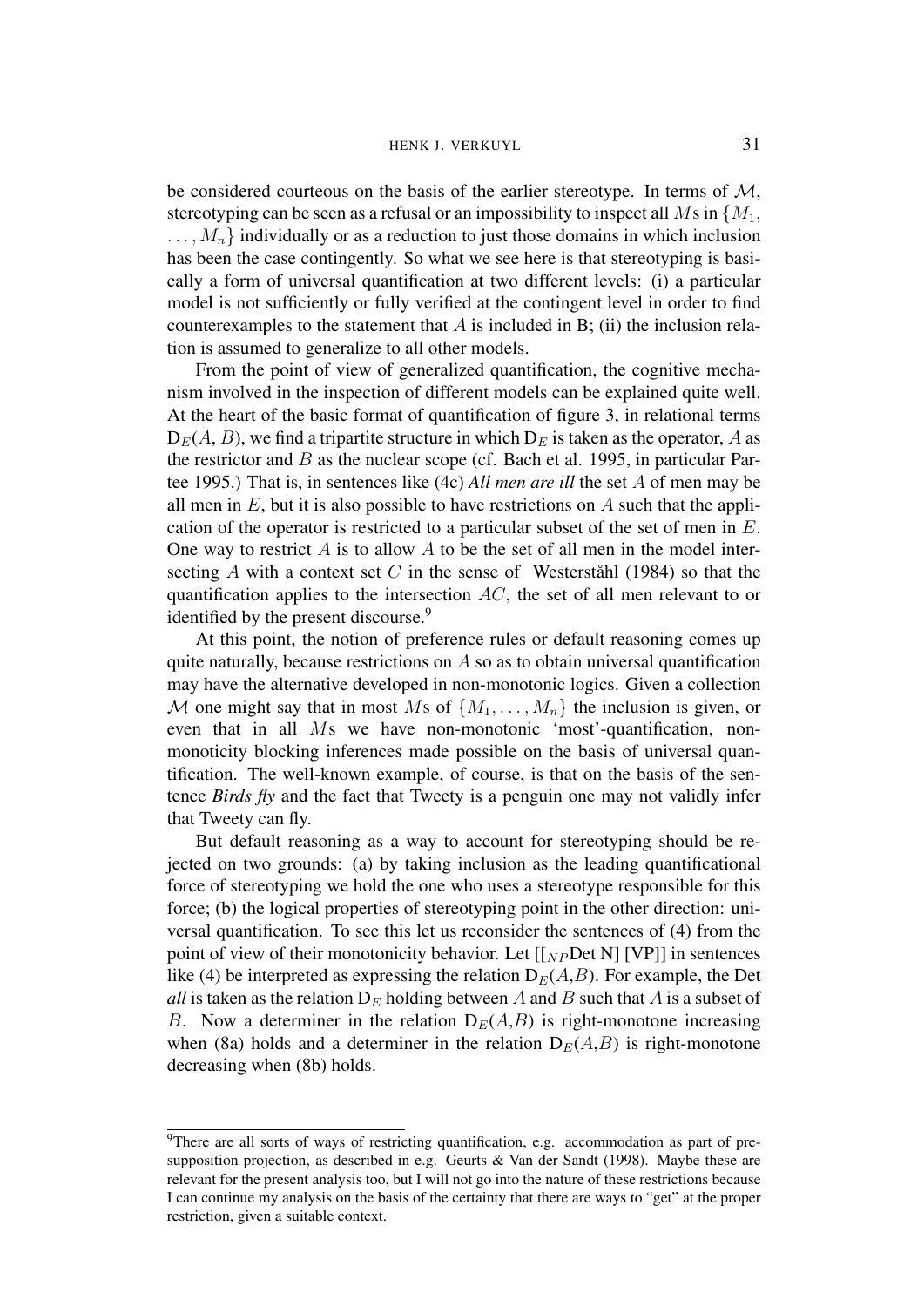(8) a. MON 
$$
\Uparrow
$$
: if  $D_E(A, B)$  and  $B \subseteq B'$ , then  $D_E(A, B')$   
b. MON  $\Downarrow$ : if  $D_E(A, B)$  and  $B' \subseteq B$ , then  $D_E(A, B')$ 

We find the patterns in (9) and (10).

| (9)  | a. Some men are very ill. $\Rightarrow$ Some men are ill. MON $\Uparrow$ |                              |                  |
|------|--------------------------------------------------------------------------|------------------------------|------------------|
|      | b. Three men are very ill. $\Rightarrow$ Three men are ill.              |                              |                  |
|      | c. All men are very ill. $\Rightarrow$ All men are ill. MON $\Uparrow$   |                              |                  |
|      | d. No men are very ill. $\Rightarrow$ No men are ill.                    |                              |                  |
| (10) | a. Some men are ill. $\Rightarrow$ Some men are very ill.                |                              |                  |
|      | b. Three men are ill. $\Rightarrow$ Three men are very ill.              |                              |                  |
|      | c. All men are ill.                                                      | $\neq$ All men are very ill. |                  |
|      | d. No men are ill. $\Rightarrow$ No men are very ill.                    |                              | $MON \Downarrow$ |
|      |                                                                          |                              |                  |

Note that (precisely) *three* is neither MON $\uparrow$  nor MON $\downarrow$ : it is interpreted as a non-monotone quantifier.

Let us also say that a determiner Det in the relation  $D_E(A, B)$  is left-monotone increasing or persistent if (11a) holds and a determiner in the relation  $D_E(A,B)$ is left-monotone decreasing or anti-persistent if (11b) holds.

(11) a. 
$$
\Uparrow
$$
 MON : if  $D_E(A, B)$  and  $A \subseteq A'$ , then  $D_E(A', B)$   
b.  $\Downarrow$  MON : if  $D_E(A, B)$  and  $A' \subseteq A$ , then  $D_E(A', B)$ 

We find the patterns in  $(12)$  and  $(13)$ .

| (12) |                       | a. Some men are ill. $\Rightarrow$ Some persons are ill. $\Uparrow$ MON |                  |
|------|-----------------------|-------------------------------------------------------------------------|------------------|
|      |                       | b. Three men are ill. $\Rightarrow$ Three persons are ill.              |                  |
|      | c. All men are ill.   | $\neq$ All persons are ill.                                             |                  |
|      |                       | d. No men are ill. $\Rightarrow$ No persons are ill.                    |                  |
| (13) |                       | a. Some men are ill. $\Rightarrow$ Some firemen are ill.                |                  |
|      | b. Three men are ill. | $\Rightarrow$ Three firemen are ill.                                    |                  |
|      |                       | c. All men are ill. $\Rightarrow$ All firemen are ill.                  | $\downarrow$ MON |
|      |                       | d. No men are ill. $\Rightarrow$ No firemen are ill.                    | $\downarrow$ MON |
|      |                       |                                                                         |                  |

Again we observe that (precisely) *three* is neither MON $\uparrow$  nor MON $\downarrow$ : it is interpreted as a non-monotone quantifier.

Let us put these pieces of information together, adding the fourth logical possibility:

(14) a.  $\Uparrow$  MON  $\Uparrow$  some, at least n, infinitely many b.  $\Downarrow$  MON  $\Uparrow$  all c.  $\Uparrow$  MON  $\Downarrow$  not all d.  $\Downarrow$  MON  $\Downarrow$  no, at most n, a finite number of

We see that  $all$  is  $\Downarrow$  MON  $\Uparrow$  and this is exactly what we are after: stereotypes show the same type of behavior as sentences with universal quantification, as can be seen in the following examples, assuming that parlementarians are a subset of politicians and unreliable people are a subset of the people breaking promises.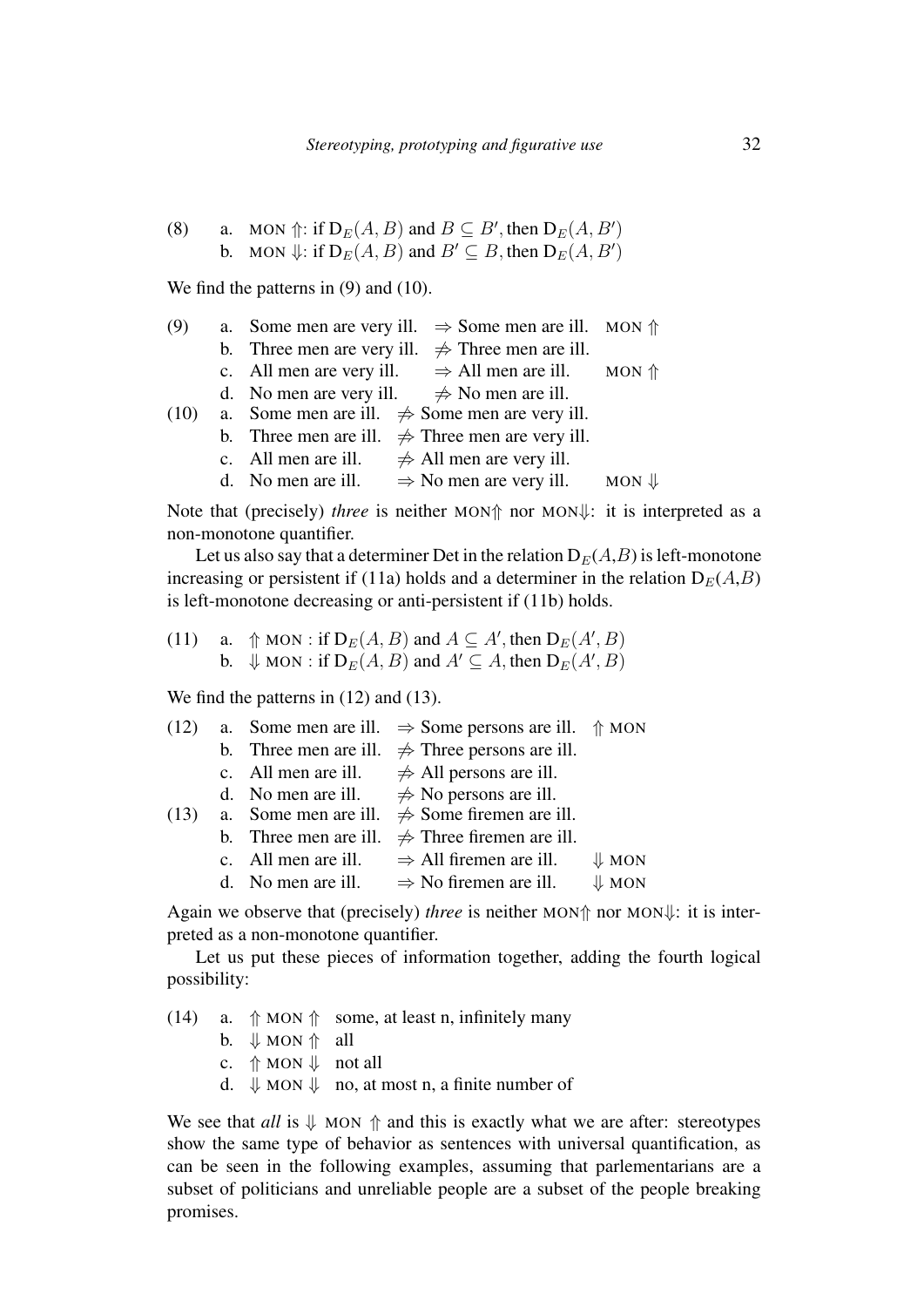| (15) | a. Politicians are unreliable.      | $\Rightarrow$ ST |                  |
|------|-------------------------------------|------------------|------------------|
|      | MPs are unreliable.                 |                  | $\Downarrow$ MON |
|      | a.' All politicians are unreliable. | $\Rightarrow$    |                  |
|      | All MPs are unreliable.             |                  | $\Downarrow$ MON |
|      | b. Politicians are unreliable.      | $\Rightarrow$ st |                  |
|      | Politicians break promises.         |                  | $MON$ $\Uparrow$ |
|      | b.' All politicians are unreliable. | $\Rightarrow$    |                  |
|      | All politicians break promises.     |                  | $MON$ $\Uparrow$ |
|      |                                     |                  |                  |

Another example that will do is  $(16)$ , on the assumption that if you are stingy you are not a big spender.

|  | (16) a. Dutch are stingy. $\Rightarrow_{ST}$ People from Utrecht are stingy. $\Downarrow$ MON |                  |
|--|-----------------------------------------------------------------------------------------------|------------------|
|  | b. Dutch are stingy. $\Rightarrow_{ST}$ Dutch aren't big spenders.                            | $MON$ $\Uparrow$ |

Here again there are no real differences in entailment behavior. These cases demonstrate quite clearly that stereotyping may be considered a case of universal quantification. I have added the subscript ST to indicate that the entailment is justified on the basis of genuine stereotyping. This notion comes up quite naturally in the context of (16) because it should follow that this sentence is not always used to express a stereotype. The well-known *Birds fly* is not *sui generis* a stereotypical statement. Only when it is used to express a genuine lexical relation between the words *bird* and *fly*, does it express a stereotype. But note that *All birds fly* can also be used without the explicit commitment of a universally valid statement. That is, one should not say that *All Dutch are stingy* is not stereotyping as opposed to *Dutch are stingy*. Both can be used stereotypically, as should follow from the fact that universal quantification can be restricted in the way described earlier. It should be added though that we may expect some differences between the primed sentences in (15) and the non-primed ones. After all, the former express the full force of the universal quantifier, whereas in the latter universal quantification is left implicit. Whatever can be said about this rather subtle meaning difference, one may establish that the non-primed cases in (15) and (16) express full commitment to the truth of the antecedent: someone who believes stereotypically that politicians are unreliable is committed to the view that members of parliament are unreliable, because MPs are politicians.

There is another interesting condition on generalized quantification that is pertinent for the present analysis. It is the property of conservativity, which has two versions, a weaker one and a stronger one. It says:

- (17) a.  $D_E(A, B) \Leftrightarrow D_E(A, AB)$ 
	- $\mathbf{b}$ .  $\mathbf{D}_E(A, B) \Leftrightarrow \mathbf{D}_A(A, AB)$

Constraint (17a) expresses the idea that basically only that part of *B* matters which is involved in the predication. As to  $(17b)$ , "its full force is to declare everything outside *A* irrelevant" (Van Benthem 1986:8). It is widely assumed that Conservativity is a universal constraint on any determiner. In both versions this constraint works out remarkably close to our intuition of stereotyping.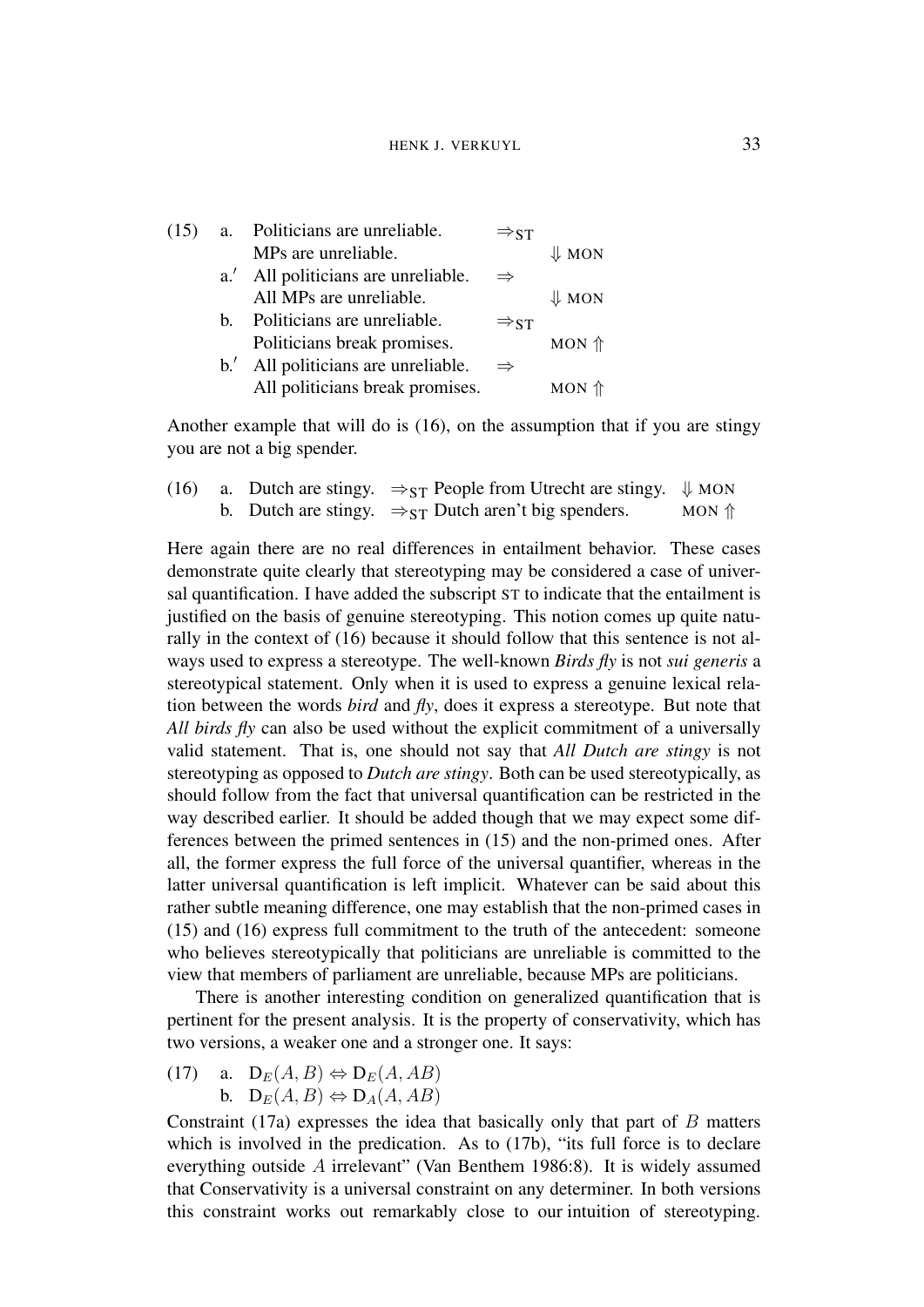Those who consider Jews as cheats or Arabs as 100% unreliable are subject to the wish to equate the notions involved: for them in the most extreme form Jew = cheat and  $Arab = 100\%$  unreliable. This is what falls out naturally in the cases under consideration. I do not say that Conservativity necessarily imposes synonymy, but it is certainly compatible with it.

The generalization over different models easily involves quantification over different times. That is, the subscript  $i$  of  $E_i$  may pertain to a time index or to an index where time is a natural ingredient. Stereotypical behavior assumes time structure: one needs a series of different models (or in one model, a series of similar events) in order to obtain universal quantification. So, what we should predict to find back in the analysis of stereotyping is basically the well-known distinction between so-called D-quantification and A-quantification originating in Lewis (1975) and extensively discussed in Bach et al. (1995). That is, the distinction between quantification over entities (all  $x$  have the property  $A'$ ) and quantification over situations (on all occasions *o*, *x* has the property '*A*'). This prediction is borne out:

- (18) a. Politicians are always unreliable.
	- b. Italian men are always romantic.
	- c. Whenever I see them, Flemings are anti-Walloon.

Note in passing that on the basis of the table at the beginning of this section, it would follow that Flemings are anti-anti-Flemings. This seems a reasonable consequence of (18c), when based on stereotypical truth.

From these considerations, it follows that a stereotype is basically a linguistic notion. That is, if we meet an expression of the form "That is a stereotype", we should have to take the referent of *that* as a linguistic entity: a sentence, a statement, a proposition, a description, a representation. In short, one cannot very well say ?*The stereotype taxied up to the runway*, whereas one can say *The prototype taxied up to the runway*.

6. Prototyping. Even though linguists have written about prototyping, a clear linguistic definition of what a prototype is has not yet been given. The notion of prototype discussed in Lakoff (1987) is psychological and not linguistic. Likewise, Kamp & Partee (1995) react to and follow Osherson & Smith (1981) in the definition of a concept as a quadruple, Osherson and Smith did not discuss a linguistic notion but rather a psychological category. They locate it in a quadruple  $\langle A, d, p, c \rangle$  which is said to be in the extension of a concept, where *A* is a domain of objects, *d* is a binary distance function assigning to each pair of individuals in *A* a numerical value expressing how much they differ from each other, *p* a particular object in *A* and *c* a characteristic function partitioning *A*. The two papers do not disagree about the quadruple itself, rather about the way *c* ought to be defined, that is either in terms of fuzzy set theory  $(O&S)$  or in terms of supervaluation (K&P). In both cases, the leading idea is that the prototype  $p$  is an entity in *A* and that it qualifies itself as the best exemplar of *A* on the basis of comparison. It follows that linguists, in fact, are in the rear when it comes to gnawing at the prey.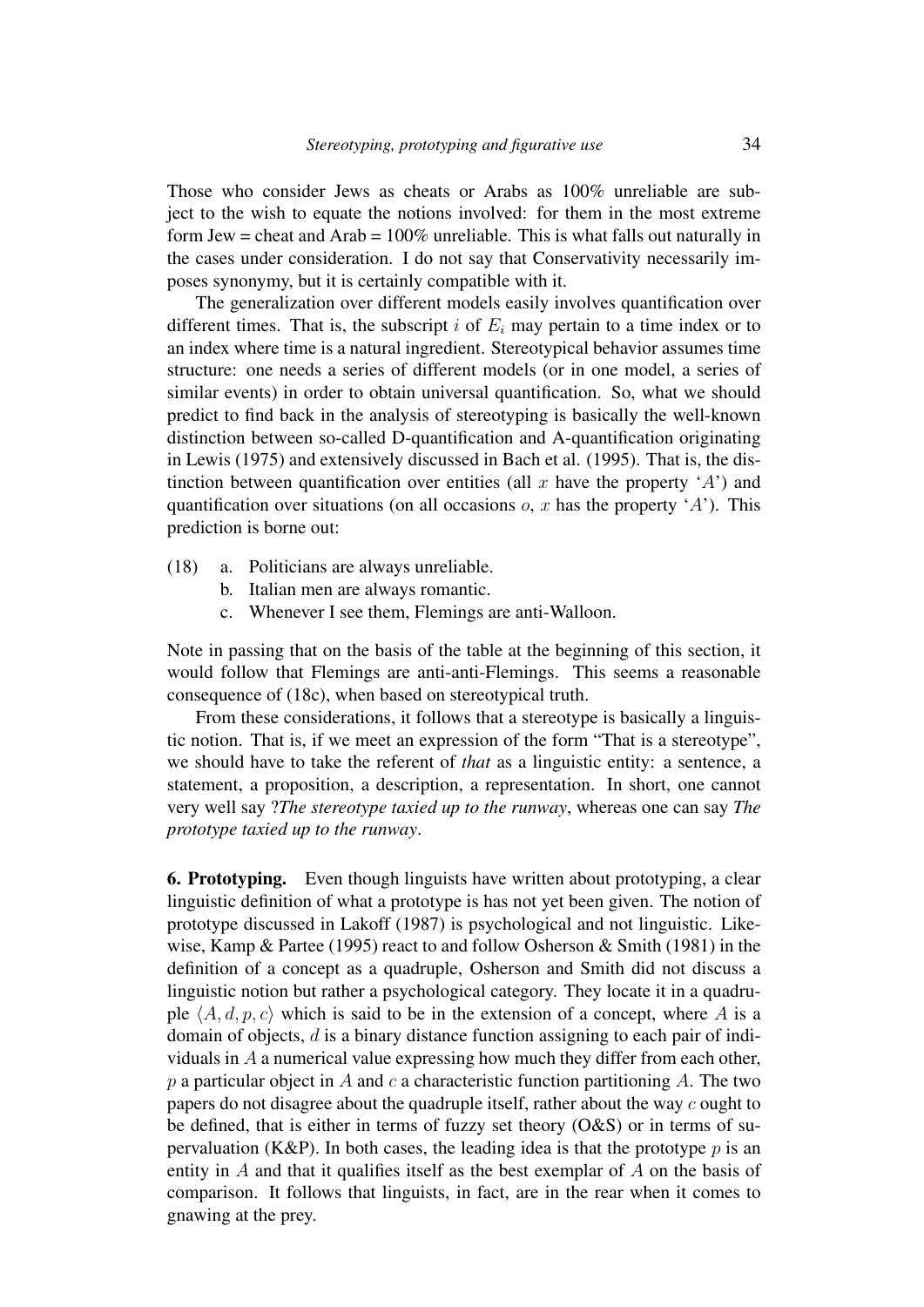As said above, the prototype of a car may indeed be parked in front of my house but not next to a stereotype. This car is a prototype in the sense of a first trial of a specific type or subtype (a model), but in what is called prototype theory this preoccupation with membership of a category has remained predominant. It is a robin which is, at the level of individual or category, a prototype within some category. So, it really seems that the notion of prototype applies to something in a domain which has a specific role to play with respect to other members of the domain, either as an individual or as a category. What remains for the lexically oriented linguist is to account for the way in which we talk about prototypes and also to account for the linguistic clues by which we signal that we are involved in the act of prototyping. *He's a real nowhere man*: is that a way to talk about a prototype? Are there specific linguistic means for identifying prototypes? Does an insight into these means contribute to a better understanding of the notion of a prototype? These sorts of questions arise and my hope is to provide an answer to them.

To begin with, we observe that there is a crucial difference between stereotyping and prototyping. Prototyping is built on the semantic relation of inclusion: a prototype competes with other subsets, even we focus on an individual *x* which is a prototype of something. The competitive nature of prototyping in terms of generalized quantification is captured by figure 5 below, in which the circles of figure 3 are replaced by squares.



Figure 5: *Prototyping: a set of intersections*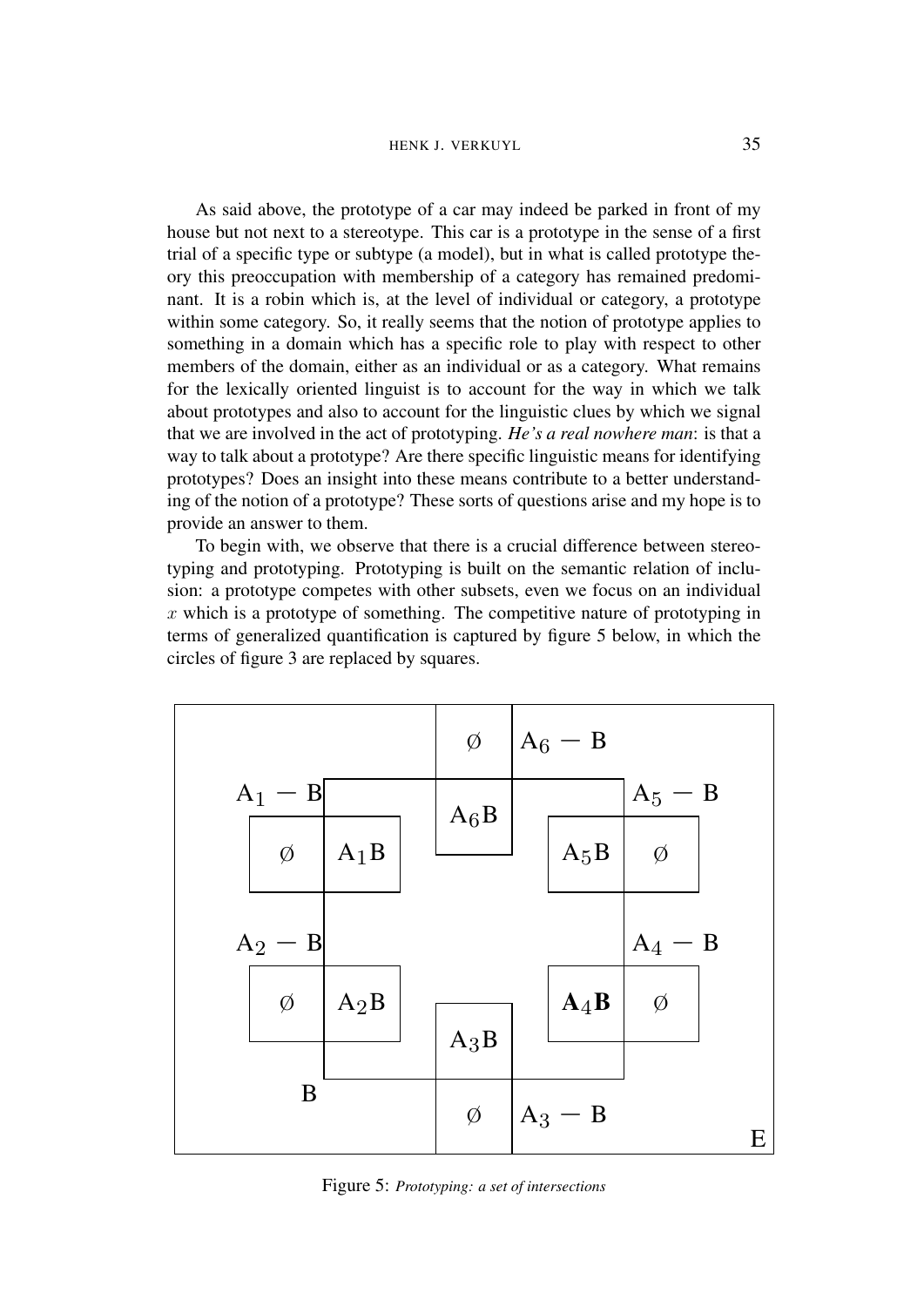If we say that a robin is a prototypical bird, we have to assume a superset *B* partitioned into a collection of subsets, of which the set of robins is given a specific role. *A* typical case of prototyping can be illustrated by figure 1: a nightingale may become the prototypical bird for songbirds winning out in the competition over thrushes, parakeets and robins. Note that all the subsets need to be treated along the lines of figure 3. More in general, given a number of sets  $A_1$ ,  $A_2$ ,  $\ldots$ ,  $A_n$  prototyping is based on at least two intersections,  $A_iB$  and  $A_jB$ . Suppose *B* contains six subsets. In that case, figure 5 represents the intersections  $A_1B$ = the set of thrushes, $A_2B$ = the set of parakeets, $A_3B$ = the set of robins, $A_4B$  $=$  the set of nightingales, etc., with  $A_1$ – $B$ ,  $A_2$ – $B$ ,  $A_3$ – $B$ , etc. all empty. The bold-faced intersection  $A_4B$  figures as the prototype or as containing the prototype(s) of *B*, given a particular domain *E* or a series of *E*s. The latter follows from the fact that persistent inclusion is involved, i.e. inclusion in all models: prototyping is based on 1, 2, and 3 in figure 4.

In the section on stereotyping I pointed out that stereotypes show the behavior of universal quantification. I shall now compare stereotyping and prototyping by considering the transitivity of inclusion relations of the format (19).

 $(19)$   $A \subseteq B$  $\underline{B} \subseteq C$  $A \subseteq C$ 

The following patterns show that this transitivity can be found in stereotyping but not in prototyping.

| (20) |    | a. Italian male $\Rightarrow$ $_{ST}$ Romantic     | b. Italian male $\Rightarrow$ <sub>ST</sub> Romantic |
|------|----|----------------------------------------------------|------------------------------------------------------|
|      |    | Romantic $\Rightarrow_{ST}$ Courteous              | Romantic $\Rightarrow$ Courteous                     |
|      |    | Italian male $\Rightarrow$ <sub>ST</sub> Courteous | Italian male $\Rightarrow$ <sub>ST</sub> Courteous   |
|      |    |                                                    |                                                      |
| (21) | a. | Nightingale $\Rightarrow_{PR}$ Songbird b.         | Nightingale $\Rightarrow_{PR}$ Songbird              |
|      |    | Songbird $\Rightarrow_{PR}$ Bird                   | Songbird $\Rightarrow$ Bird                          |
|      |    |                                                    |                                                      |
|      |    | Nightingale $\neq_{PR}$ Bird                       | Nightingale $\neq_{PR}$ Bird                         |

In (20), the entailments are justified on the basis of the universal quantification involved in the stereotyping. I have distinguished between a stereotyped second premise on the left-hand side and a genuine universal quantification on the righthand side, but this makes no difference. The data in (20) are expected on the basis of what I said about stereotyping earlier. Note that one can simply establish the truth of the conclusion here. In (20a), the first premise is taken as axiomatic by a speaker S. If S also adopts the stereotype of the second premise, S is committed to the truth of the conclusion. As to (20b), if S takes the first premise as axiomatically true, when confronted with a generally accepted universal statement (say, it is in the dictionary), S is again committed to the truth of the conclusion.

As to prototyping, (21) gives an awkward result. Suppose that the first premise of (21a) is accepted as well as the second, both on the basis of prototyping. Then on normal inferencing it should follow that nightingales are the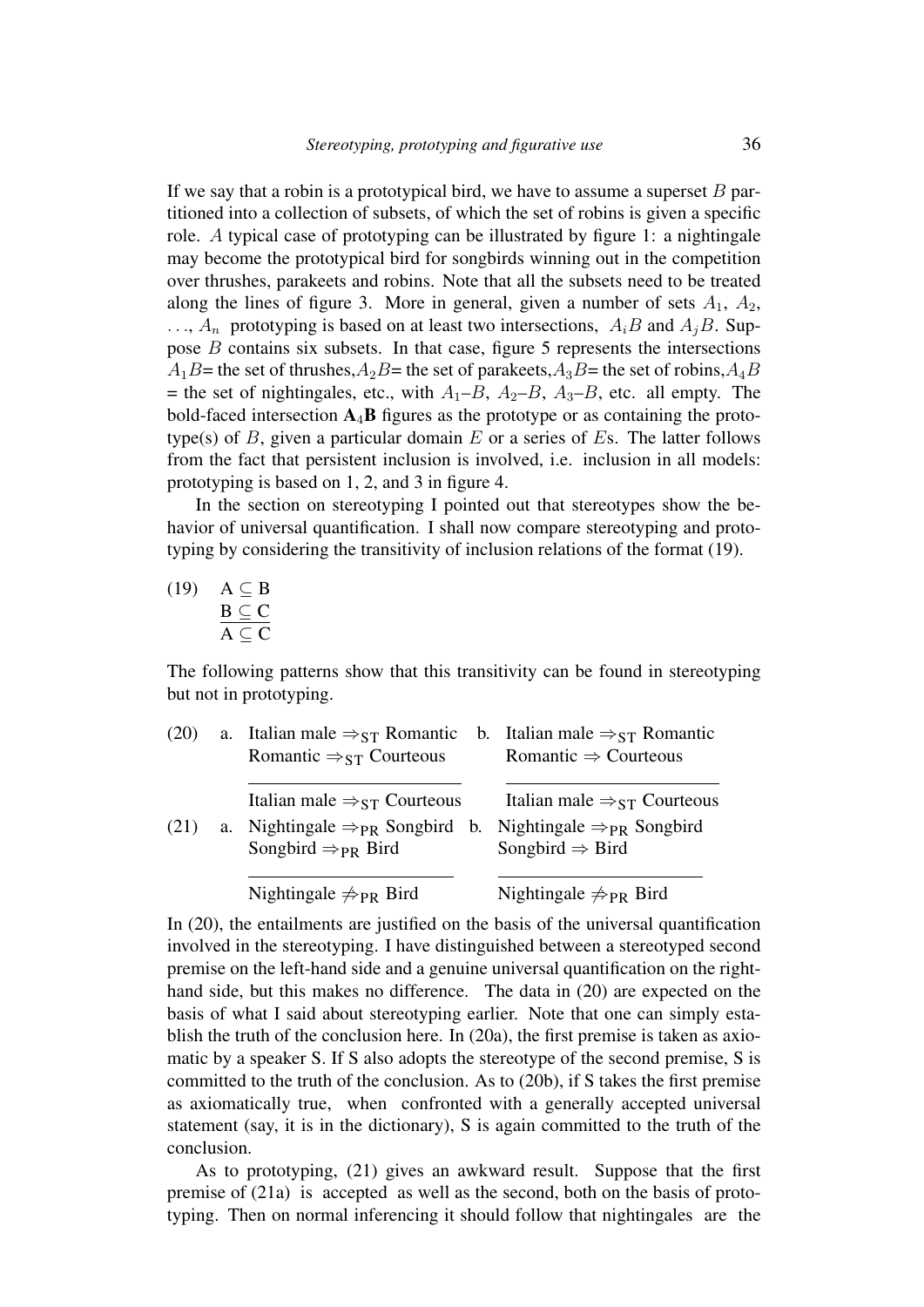prototypes of the bird-category. But (21a) shows that *bird* in fact has two prototypical categories, both songbirds and nightingales are prototypical. This gives the entailment an invalid flavor. But there is another problem with (21a), which also is inherent to (21b), where the second premise expresses a genuine universally true statement. The problem is that from the fact that nightingales are prototypical songbirds, it does not follow that they are prototypical birds. Even if it is true that nightingales are the prototypical songbirds, robins may remain the prototypical birds. This is peculiar because they happen to be songbirds.

This shows again that prototyping is essentially different from stereotyping, as it should on the basis of the analysis presented in this paper. A direct consequence of the present analysis of the two notions at issue is that it is predicted that prototyping may build on stereotyping. In other words, the emptiness of the  $A_i - B$ -sets may be due to stereotyping. Take  $\beta$  = *real criminal* with  $\alpha$  = *Italian* and  $\gamma$  = *Russian* and  $\delta$  = *Chinese*. Then genuine and, in this case quite extraordinary, stereotyping would be to empty  $A - B$ ,  $C - B$  and  $D - B$  so as to obtain inclusion and then on top of this prototyping starts as soon as one subset is selected as representing *B*, in some sense of representing to be discussed below. This is not far-fetched, as one can perceive in real political discussions say in Israel, concerning the problem of Peace for Land, where we see some mixed form with  $B =$  the set of those people (or their leaders) you really cannot trust and  $\alpha = Arab$ ,  $\gamma = Americans$ ,  $\delta = English$ , among other predicates denoting nationalities or cultures. *A* speaker might be prepared to assume TNE-relations for some of the groups involved (but not necessarily when it comes to political behavior) but is certainly not prepared to do so for the interpretation of  $\alpha$ , the reason being fundamental mistrust. So either  $\alpha$  ends up denoting the only genuine subset and in this way becomes the prototype or there are other subsets as well and  $\alpha$  becomes the prototype among these subsets. Thus, in Dutch, sentences expressing stereotypical prototyping like (22) can be expected.

(22) a. Arabieren zijn bij uitstek onbetrouwbaar.

Arabs are an outstanding example of unreliability.

b. Ik ken geen volk dat zo onbetrouwbaar is als de Arabieren. I don't know any people who are so pre-eminently unreliable.

Note that apart from their content, these sentences are interesting because they show how the stereotyping may hide behind the prototyping. The prototyping part may be characterized as a wild nonsensical statement, but it should be seen that this can be done only on the basis of stereotypical quantification.

Another example showing the interaction between stereotyping and prototyping is (23).

(23) Een studente is het voorbeeld van een zelfstandige vrouw. ` A female studentis THE example of an independent woman.

Here we see that the set *F* of female students must first be stereotyped into a subset relation with the set *I* of independent women (I happen to know models in which female students are heavily dependent on their relatives or on their partner) and after this stereotyping *F* has to compete with other subsets of *I* such as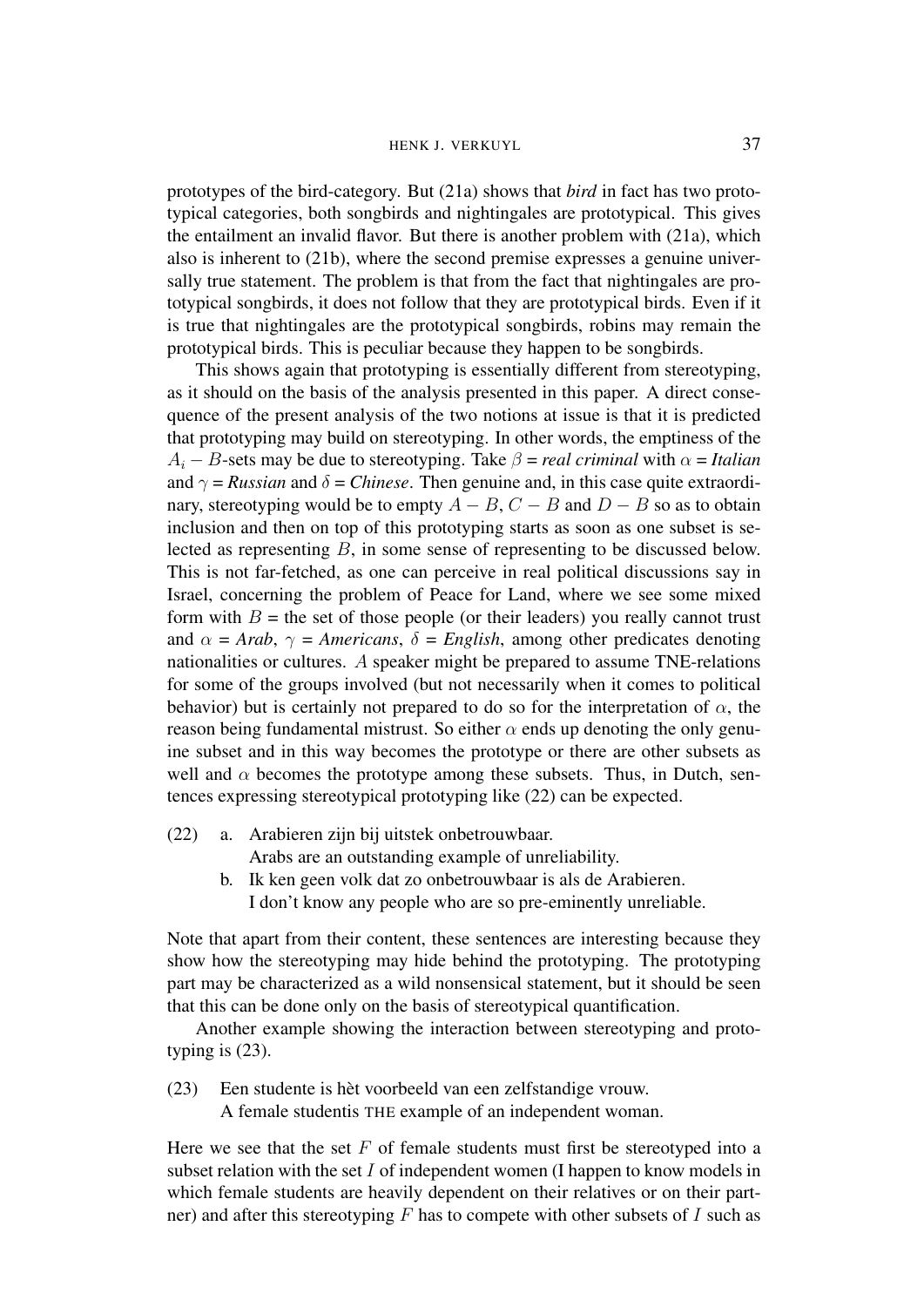female business managers or female doctors, which as far as I can see are not always not created on the basis of some stereotyping (I happen to know dependent female doctors, but I admit it's quite hard to find dependent female business managers), so in this case we are again in the mixed form of prototyping. It is important to observe that there are two ways of denying (23): (a) on the ground that I prefer the business manager as prototypical; and (b) on the ground that I happen to know those dependent female students mentioned earlier.

In preparation for the next section one more example:

- (24) a. Een Fries staat in Nederland model voor stijfkoppigheid.
	- b. A Frisian represents stubbornness in Holland

Here again we need stereotyping—all Frisians are stubborn—in addition to which we must look to the other provinces of Holland in order to see whether there are even more severe cases of stubbornness; and on the basis of these considerations (24) states that the Frisian form is the prototype of stubbornness.

7. Figurative use of language and prototyping. My present fascination with the topic of stereotyping dates back from my discussion in Verkuyl (1993) of the twelfth impression of Van Dale, the leading Dutch dictionary, which contains many clear traces of anti-Semitism.10I argued that the so-called mirror argument leading to definitions such as (25) is extremely dubious. The mirror argument says that dictionaries should give the lexical definitions as they are used in society. This should make (25a) and even similar definitions with labels like " $\langle$  offensive)" or " $\langle$  improper $\rangle$ " a fair representation of certain aspects of the use of the word *jew*. 11

(25) jood (fig.) bedrieger jew (fig.) cheat

In particular, the notion of figurative use is really malignant in this context and I argued that if indeed the TNE-relation between *Jew* and *cheat* should be given a place in a dictionary, the label  $\langle$  stereotypical $\rangle$  would be more appropriate as a warning.

In my view, figurative use should be captured on the basis of configuration 5 in figure 4:  $AB = \emptyset$ . Figure 6 exemplifies the basic idea with respect to sentence (26):

(26) Hans is een ezel Hans is an (utter) ass

<sup>&</sup>lt;sup>10</sup>This section is based on ideas developed in that article and in the discussion it provoked: Van Calcar (1994), Geeraerts & Smessaert (1995;1997), and Verkuyl (1994b;1997a;1997b). As a matter of fact, Van Dale is not the only European dictionary having this sort of entries; cf. Verkuyl (1994a) for some discussion.

 $11$ The mirror argument is false on many grounds, one of them being the simple fact that labels like "(offensive)" belong to a non-offended majority including the lexicographer. This leads to the awkward situation that the label warns against the use of the word *Jew* for characterizing cheats.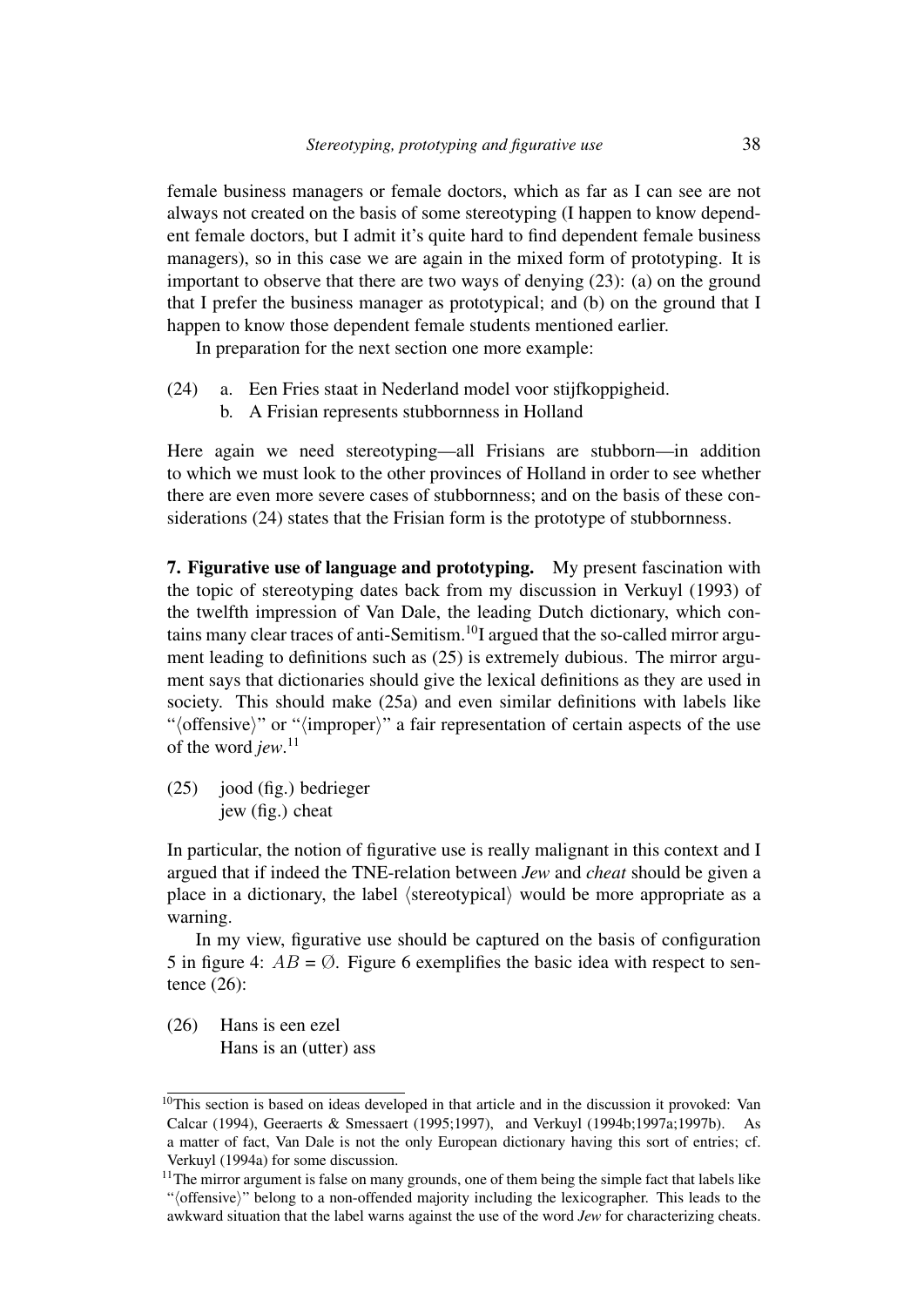The figurative force of this sentence can only be operative on the basis of the assumption that Hans is not a donkey. So we start out with an  $AB = \emptyset$ , which is not an uncommon assumption in the study of the figurative use of language.



Figure 6: *Figurative pattern*

What happens is that in Dutch, given a superset *C*, say the set of genuinely dumb individuals, the name  $\alpha$  (= *ezel*) is transferred to Hans who is a member of *B*, a set having no name in the present context in which (26) is interpreted. By this transfer we identify Hans as belonging to the set *C*. This is due to a special relation between *A* and *C*. This special relation is basically prototyping: (26) identifies the set of donkeys (asses) as the prototypical subset of *C*. One condition should be added: this identification takes place on the basis of the success of the metaphor. So, I do not claim that every metaphor is an instance of prototyping. My claim is that prototyping is closely related to the cognitive mechanism of using figurative language. Glucksberg & Keysar (1993) came to similar conclusions, but I disagree with their urge  $(1993:411)$  to think of the set C as receiving the name of *A*. In natural language we can often do without a lexical name using circumscriptions or implicit reference to supersets. I will show that shortly.

Let me study in some depth some of the implications of taking figure 6 as a point of departure by considering the sentences in (27).

- (27) a. Ruud is een Fries Ruud is a Frisian/from Frisia
	- b. Lubbers is een Fries Lubbers is a Frisian
	- c. Ruud is een echte Fries Ruud is a real Frisian
	- d. Ruud is het prototype van een Fries Ruud is a prototypical Frisian
	- e. Lubbers is een echte Fries Lubbers is a real Frisian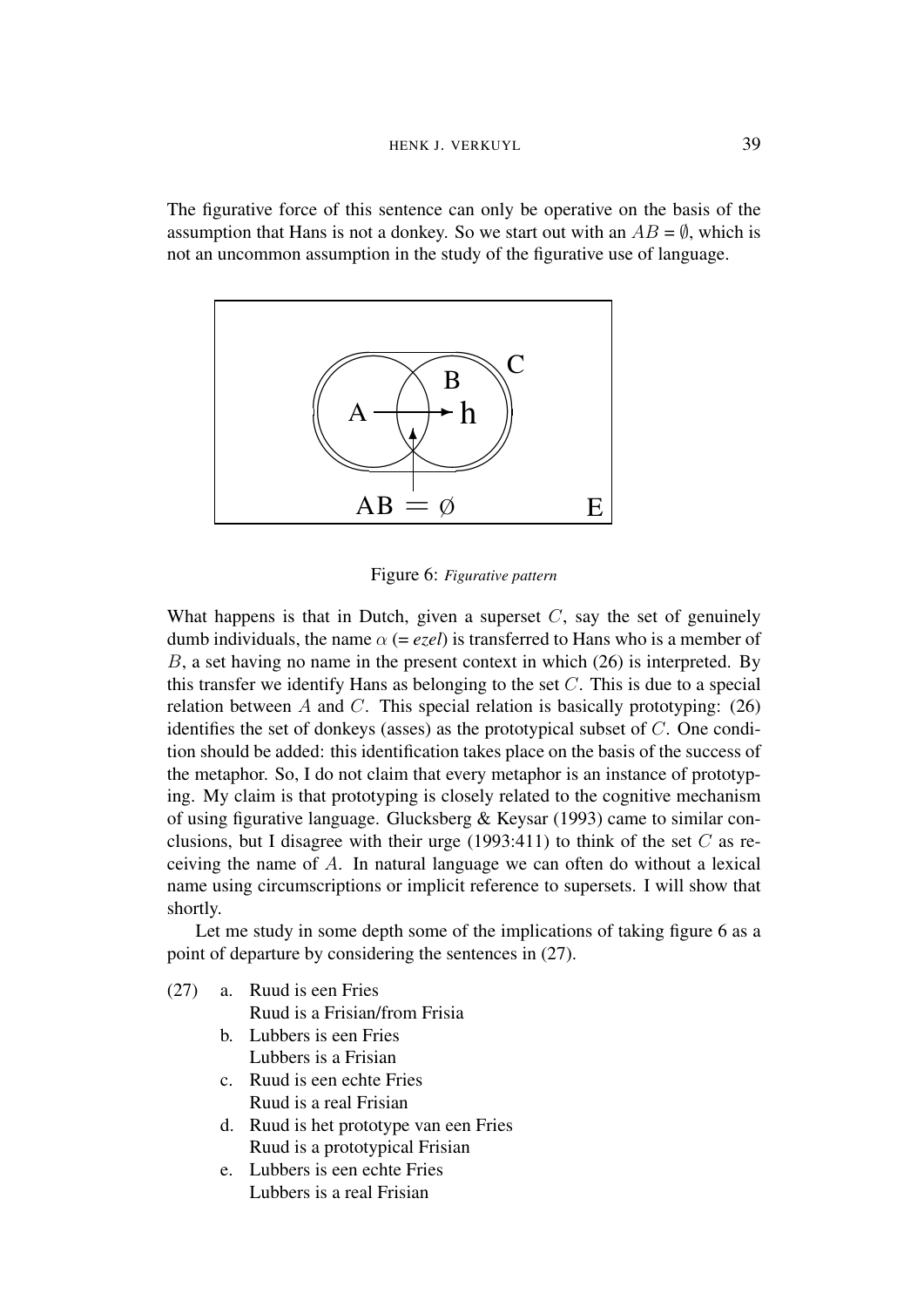Sentence (27a) simply states that Ruud belongs to the set of Frisians. Of course, the sentence may be used to explain something in Ruud's behavior in terms of a property stereotypically assigned to Frisians, namely that they are stubborn. But it is not necessary in the case of (27a). In (27b), however, the first interpretation of (27a) cannot be true because our ex-prime minister Ruud Lubbers is not from Frisia and being a Catholic rather than a Calvinist different stereotypes are to be applied to him as a political figure. But suppose we really mean to say (27b). In that case we end up with figurative use. With respect to a certain situation in which Lubbers is perceived as being stubborn, (27b) attributes figuratively to him the property of stubbornness on the basis of Frisians being prototypically stubborn in our Dutch culture.<sup>12</sup> That is, we use the predicate 'be Frisian' figuratively to characterize Lubbers in terms of a property attributed to Frisians and relevant given a superset *C* to which the Frisians as well as Lubbers belong.

In fact, figure 6 applies fully to (27b) with  $A =$  Frisian,  $C =$  stubborn Dutch and  $h =$  Lubbers, *B* remaining unlabeled. What the first speaker of (27b) obtains is the equation  $A \cup \{h\} = C$ , because *B* is simply the unstructured complement of *A* in *C*. The problem is that the lexicon does not contain a name for  $A \cup \{h\}$ . So, here we get a look at the birth of an extension of meaning. Applied to (26), a successful reception of this sentence the first time that *ezel* has been used figuratively will inevitably lead to its repetition with regards to other people and so we can easily see the pressure to extend the meaning of *ezel* so as to cover human beings. Here we see the origin of polysemy and maintain that prototyping is an essential part of it. Glucksberg and Keysar's *Mary's marriage became a jail* also fits in this picture if we take Mary's marriage as h in figure 6 with *A* as the set of institutions called *jail* having involuntary and confining properties they speak about. The set *C* is what brings the institution h and *A* into  $A \cup \{h\}$ and in this way expansion takes place (1993:414).

Returning to Ruud who is a Frisian and considering (27c), we see that this sentence does NOT give the name of the prototypical subset of the set *C*: the complex noun *echte Fries* 'real Frisian' does not denote  $C$  of figure  $6^{13}$  In fact, we see that *C*=Frisians and that the use of *echte* (real) purports to put Ruud into the prototypical subset *A* of the Frisians, however, without identifying *A* by a linguistic label:*A* has no name, it is circumscribed. Or rather, it is assumed by the speaker that the hearer knows what a prototypical Frisian is. Note that (27e) is simply false. The predicate *is een echte Fries* cannot be used figuratively to indicate that Lubbers has the property of stubbornness. So, here we see that speakers clearly signal their wish to speak about  $x$  interms of  $x$ 's belonging to an as yet unidentified prototypical subset. Note that in the cases discussed here

<sup>12</sup>I do not commit myself to this prototypicality, but the expression *Friese stijfkop* (Frisian bullhead) is idiomatic.

<sup>13</sup>Cf. *Hij is een typische Patijn* (He is a typical Patijn): this can only mean that he belongs to the family Patijn and that he is at the center of the characterizing properties of this family (say, public service). In *Hij is een Patijn* (Hij is een Patijn) one has available the figurative use 'He behaves like a Patijn' in the same way as one may say in (27b) that Lubbers is a Frisian knowing that that is not true.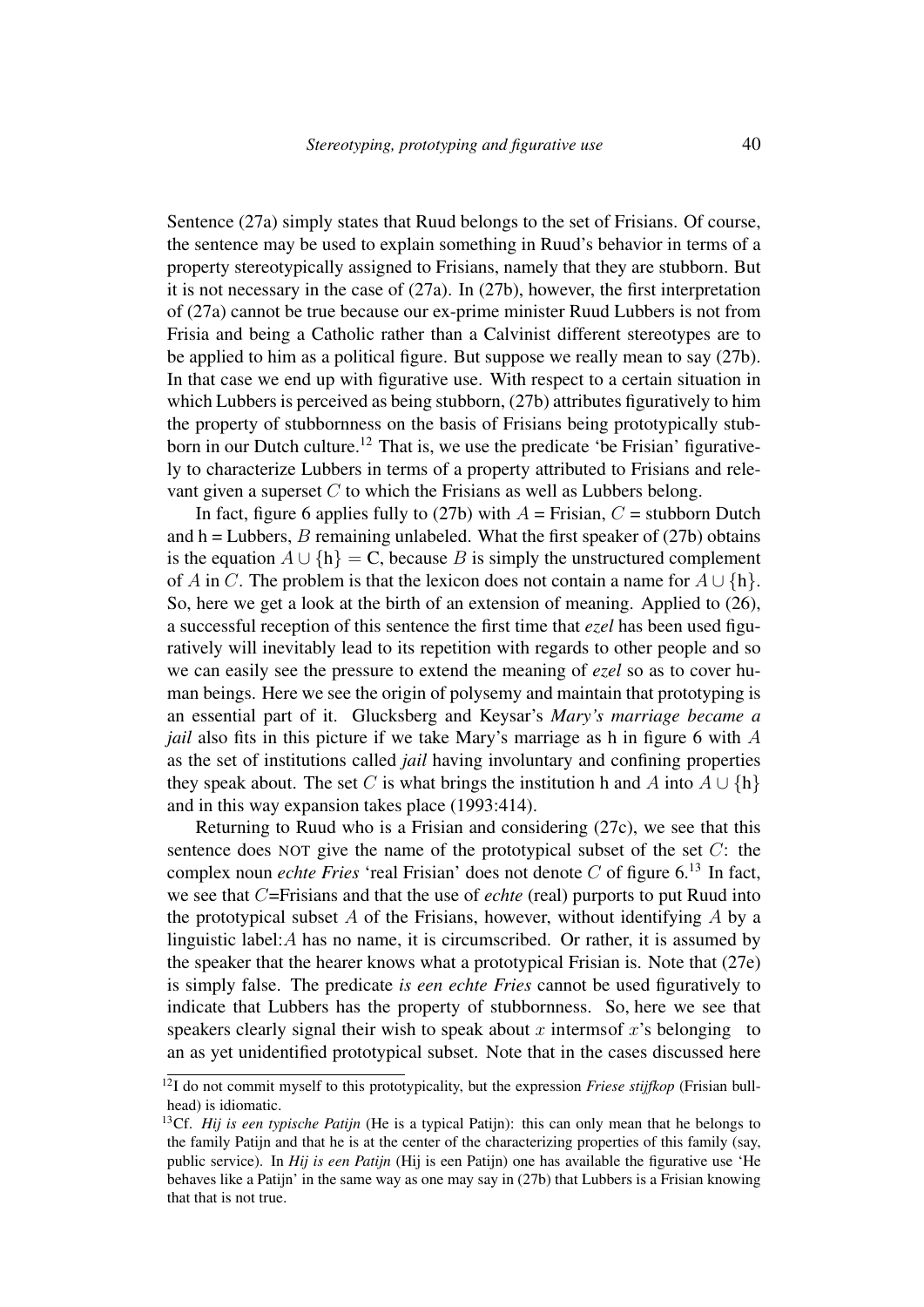we see a clear difference between naming a prototype directly and implying or circumscribing it. A lot of linguistic work has to be done to identify the different ways in which speakers single out their special attention for some of the predicates that they use to speak about the domain of interpretation at hand.

8. Conclusion I think that there are sufficient linguistic arguments to distinguish meaningfully between stereotyping and prototyping. Given this distinction in terms of bottom-up vs. top-down perspective on information stored in a knowledge base (in our case, our mental lexicon), it has been argued that figurative use turns out to be a way to identify prototypical subsets. As soon as the figurative force of a sentence disappears, the process of extension of meaning leading to polysemy begins.

## References

- Bach, E., Jelinek, E., Kratzer, A., and Partee, B. H., editors (1995). *Quantification in Natural Languages*. Number 54 in Studies in Linguistics and Philosophy. Kluwer Academic Publishers, Dordrecht.
- Bar-Tal, D., editor (1989). *Stereotyping and Prejudice*. Springer Verlag, New York.
- Bartsch, R. (1987a). The construction of properties under perspectives. *Journal of Semantics*, 5, 293–320.
- Bartsch, R. (1987b). Context-dependent interpretations of lexical items. In J. Groenendijk, D. de Jongh, and M. Stokhof, editors, *Foundations of Pragmatics and Lexical Semantics*, volume 7, pages 1–26. Foris Publications, Dordrecht.
- Bartsch, R. (1996). The myth of literal meaning. In E. Weigand and F. Hundsnurscher, editors, *Lexical Structures and Language Use*, pages 3–16. Max Niemeyer Verlag, Tübingen.
- Cruse, D. (1986). *Lexical Semantics*. Cambridge Textbooks in Linguistics. Cambridge University Press, Cambridge.
- Declerck, R. (1991). The origin of genericity. *Linguistic Inquiry*, 29, 79–102.
- Fodor, J. and Lepore, E. (1997). The red herring and the pet fish. why concepts still can't be prototypes. to appear in XX.
- Gamut, L. (1991). *Logic, Language, and Meaning*, volume 1: Introduction to Logic; 2: Intensional Logic and Logical Grammar. The University of Chicago Press, Chicago and London.
- Geeraerts, D. and Smessaert, H. (1995). Figuurlijk, logisch gezien. *Trefwoord*, 10, 48–58.
- Geeraerts, D. and Smessaert, H. (1997). Nog een rondje figuurlijkheid. *Trefwoord*, 11, 118–124.
- Geurts, B. (1985). Generics. *Journal of Semantics*, 4, 247–255.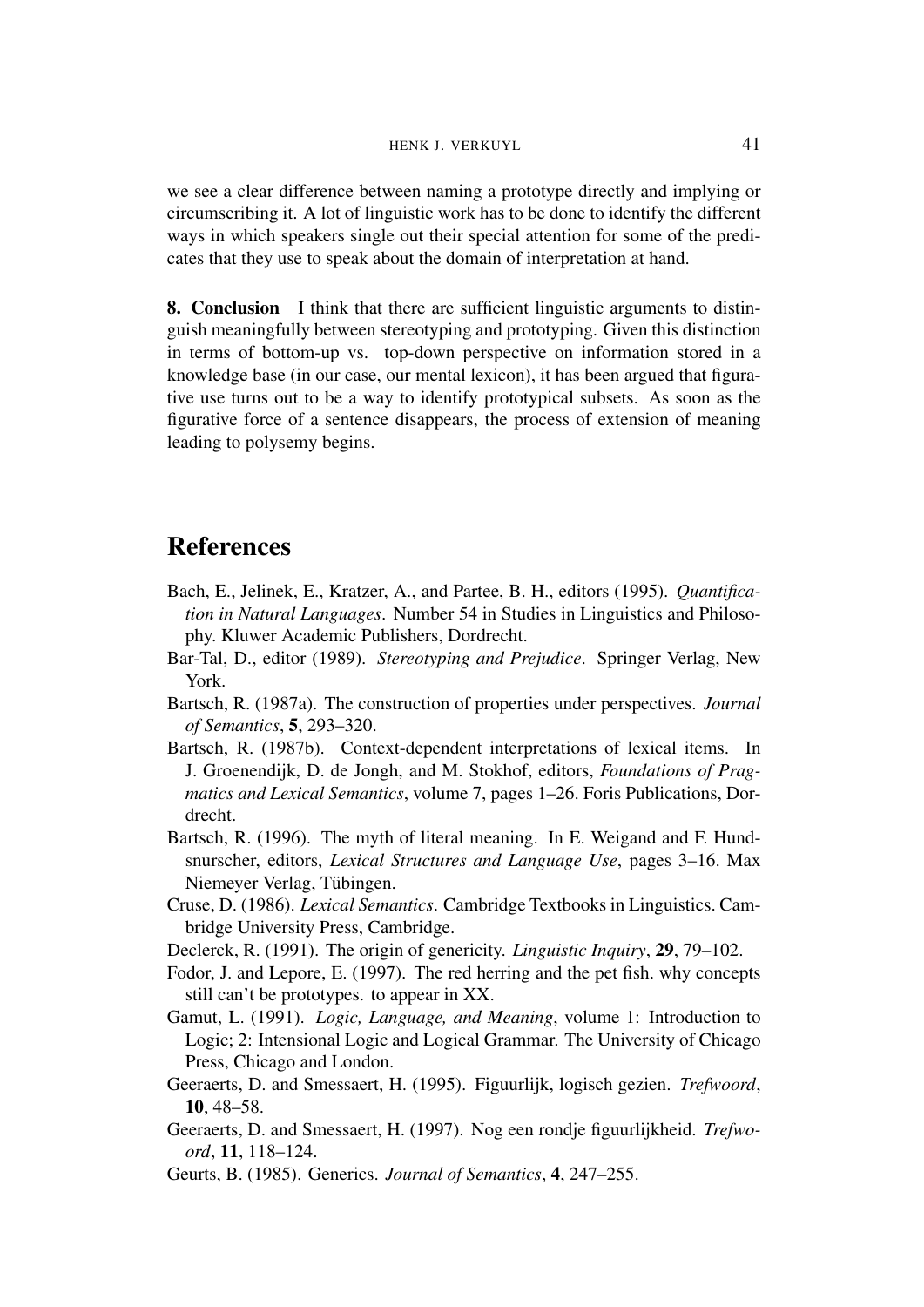- Geurts, B. and van der Sandt, R. (1998). Domain restriction. In P. Bosch and R. van der Sandt, editors, *Focus: Linguistic, Cognitive and Computational Perspectives*, pages xx–xx. Cambridge University Press, Cambridge. to appear.
- Glucksberg, S. and Keysar, B. (1993). How metaphors work. In A. Ortony, editor, *Metaphor and Thought*, pages 401–424. Cambridge University Press, Cambridge, 2nd edition.
- Hamilton, D., editor (1981). *Cognitive Processes in Stereotyping*. L. Erlbaum Associates, Hillsdale, N.J.
- Heyer, G. (1990). Semantics and knowledge representation in the analysis of generic descriptions. *The Journal of Semantics*, 7, 93–110.
- Jackendoff, R. S. (1983). *Semantics and Cognition*, volume 8 of *Current Studies in Linguistics Series*. The M.I.T. Press, Cambridge (Mass.).
- Kamp, H. and Partee, B. (1995). Prototype theory and compositionality. *Cognition*, 57, 129–191.
- Keenan, E. and Westerståhl, D. (1997). Generalized quantifiers in linguistics and logic. In J. v. Benthem and A. ter Meulen, editors, *Handbook of Linguistics and Logic*, chapter 15, pages 837–893. Elsevier, Amsterdam.
- Kripke, S. (1972). Naming and necessity. In D. Davidson and G. Harman, editors, *Semantics of Natural Language*, pages 253–355. Reidel, Dordrecht.
- Lakoff, G. (1987). *Women, Fire, and Dangerous Things. What Categories Reveal about the Mind*. The University of Chicago Press, Chicago.
- Leezenberg, M. (1995). *Contexts of Metaphor. Semantic and Conceptual Aspects of Figurative Language Interpretation*. Ph.D. thesis, ILLC University of Amsterdam, Amsterdam. ILLC Dissertation Series 1995-17.
- Lewis, D. (1975). Adverbs of quantification. In E. L. Keenan, editor, *Formal Semantics of Natural Language*, pages 3–15. Cambridge University Press, Cambridge.
- Maas, A. and Arcuri, L. (1997). Language and stereotyping. In C. N. Macrae, C. Stanger, and M. Hewstone, editors, *Stereotypes and Stereotyping*, pages 193–226. Guildford Press, New York.
- Mackie, D. M. and Hamilton, D. L. (1993). *Affect, Cognition and Stereotyping*. Academic Press, San Diego, Cal.
- Macrae, C. N., Stanger, C., and Hewstone, M., editors (1997). *Stereotypes and Stereotyping*. Guildford Press, New York.
- Margolis, E. (1994). A reassessment of the shift from the classical theory of concepts to prototype theory. *Cognition*, 51, 73–89.
- Medin, D. L. (1989). Concepts and conceptual structure. *American Psychologist*, 44, 1469–1481.
- Osherson, D. and Smith, E. (1981). On the adequacy of prototype theory as a theory of concepts. *Cognition*, 9, 35–58.
- Partee, B. H. (1995). Quantificational structures and compositionality. In E. Bach, E. Jelinek, A. Kratzer, and B. H. Partee, editors, *Quantification in Natural Languages*, volume 54 of *Studies in Linguistics and Philosophy*, pages 541–601. Kluwer Academic Publishers, Dordrecht.